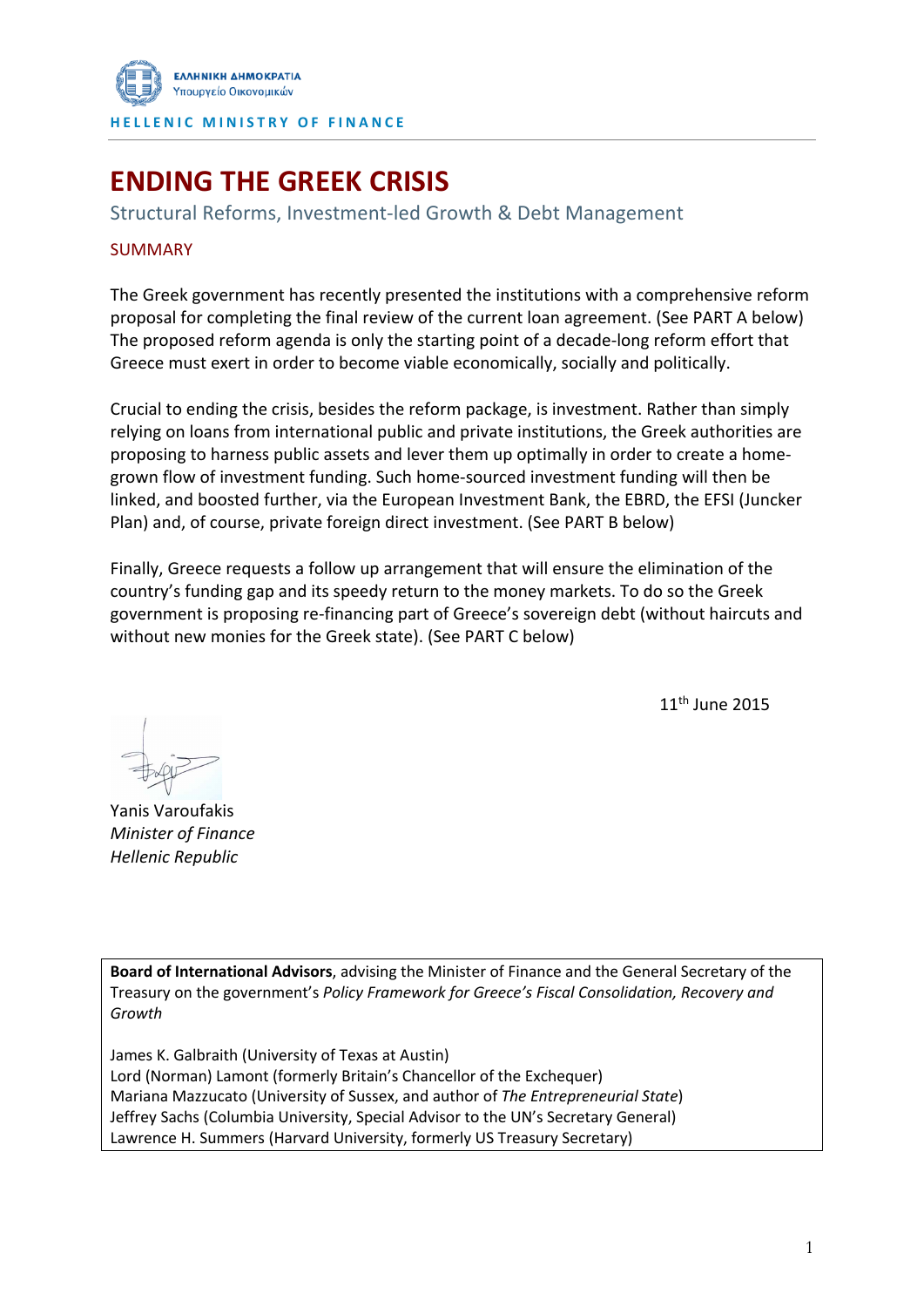# TABLE OF CONTENTS

PART A – FISCAL & STRUCTURAL REFORMS: The Greek Government's Proposal for a Staff Level Agreement to complete the current program by means of a reform agenda for the period 1st July 2015 to 31st March 2016

PART B – Homegrown, Investment-led Growth: The Greek Government's Proposal for spearheading investment-led growth

PART C – Financing and Debt Management: The Greek Government's Proposal for refinancing Greece's public debt without any new monies for the Greek state or haircuts

#### **Appendix A – Fiscal and Structural Reforms in detail**

(Nb. Appendix A presents the Greek authorities' Staff Level Agreement draft proposal as initially presented to the institutions after the conclusion of the Brussels' Group talks. Since then the Greek government has revised some proposals, to bring them closer to the institutions' position.)

- 1. Macroeconomic policy
	- 1.1. Long-term fiscal measures
	- 1.2. Fiscal measures 2015 2016
	- 1.3. Fiscal institutions reform
- 2. Structural reforms
	- 2.1. Social security issues
	- 2.2. Labour relations
	- 2.3. Financial system, non-performing loans
	- 2.4. Justice
	- 2.5. Markets products professions
	- 2.6. Public Administration
	- 2.7. Energy

**APPENDIX C1 – Requirements for stabilising Greece's Debt**

**APPENDIX C2 – Re-profiling of longer-term debt repayments** 

**APPENDIX C3 – Effect of the Greek authorities' proposal on sovereign debt sustainability (DSA)**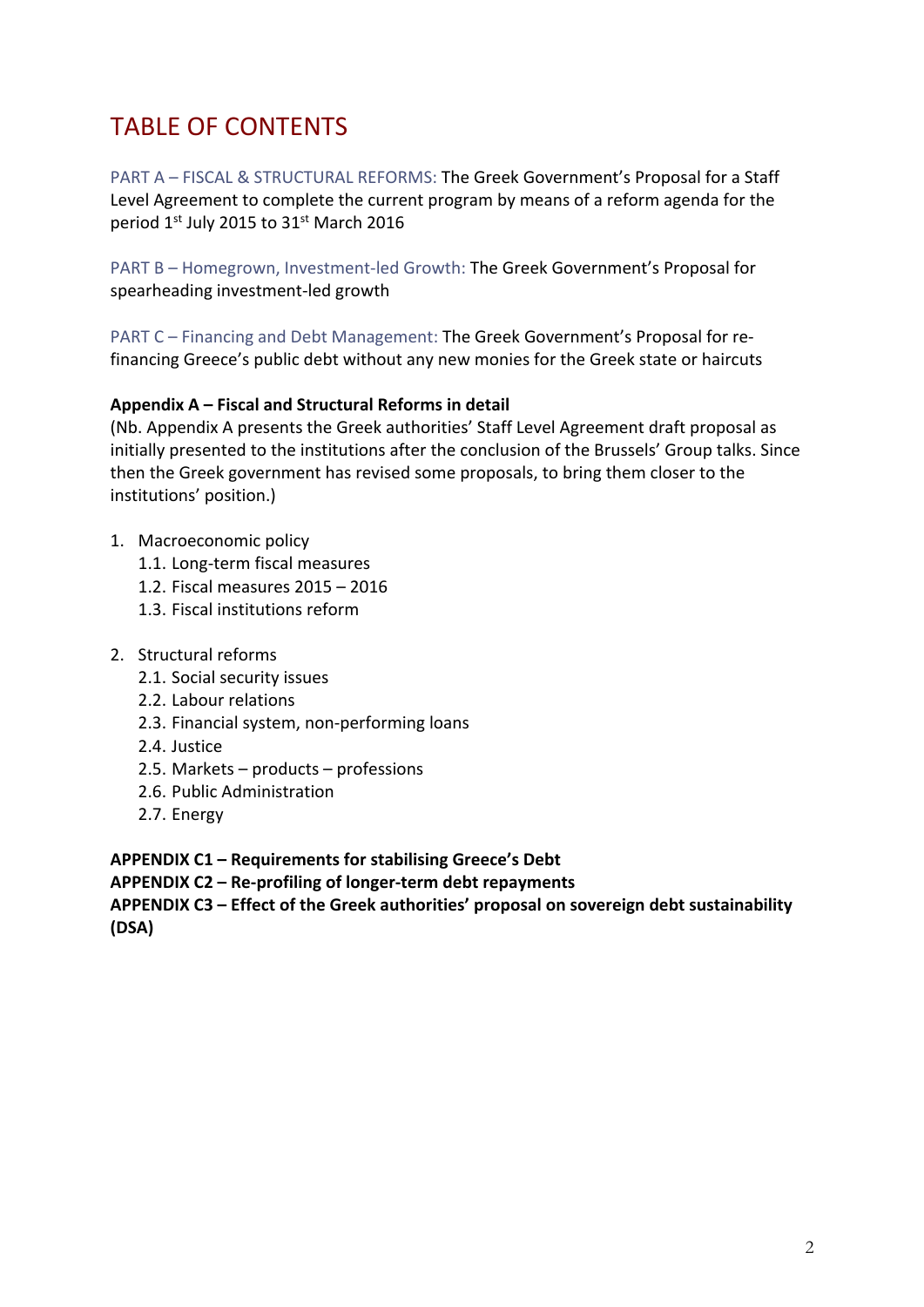## PART A – FISCAL & STRUCTURAL REFORMS

The Greek Government's Proposal for a Staff Level Agreement (SLA) to complete the current program by means of a reform agenda for the period  $1<sup>st</sup>$  July 2015 to 31 $<sup>st</sup>$  March 2016</sup>

The current program requires a staff level agreement on specific fiscal & structural reforms as the set of conditions for its successful conclusion. (Appendix A contains a detailed account of the reforms proposed by the Greek government, reflecting the discussions at the Brussels Group.) **Please note that it is the Greek government's recommendation that this SLA functions as a common conditionality for (i) the completion of the current program and (ii) the follow up arrangement described in PART C.**

Highlights of the proposed reforms include:

- An extensive (but socially optimised) privatisation agenda spanning the period 2015- 2025 The creation of a fully independent Tax and Customs Authority (under the aegis and supervision of Parliament)
- A Fiscal Council that oversees the state budget on a weekly basis and triggers off an automated deficit brake that curtails horizontally all state outlays at a rate consistent with a minimum primary surplus projection
- A short-term program for limiting foreclosures and managing non-performing loans
- Judicial and civil procedure code reforms
- Liberalising several product markets and services (with protections for middle class values and professions that are part and parcel of society's fabric)
- Elimination of many nuisance charges
- Public administration reforms (introducing proper staff evaluation systems, reducing non-wage costs, modernising and unifying public sector payrolls).

In addition to the reforms above, that were negotiated between the Greek government and the institutions, the Greek Authorities have engaged the Organisation of Economic Cooperation and Development (OECD) to help Athens design, implement and monitor a second series of reforms. On Wednesday 17th June 2015 Greece's Finance Minister Mr Yanis Varoufakis and the OECD's Secretary General Mr Angel Gurria will be announcing this joint reform agenda that focuses on:

- A major Anti-corruption Drive and relevant institutions to support it
- Liberalising the construction sector, including the market and standards of construction materials
- Wholesale trade liberalisation
- Media electronic and press code of practice
- One-Stop Business Centres that eradicate the bureaucratic impediments to doing business in Greece
- Pension System Reform where the emphasis is on a proper, long-term, actuarial study, the phasing out of early retirements, the reduction in the operating costs of the pensions funds, pension fund consolidation - rather than, as the institutions insist upon, pension cuts.

[FOR MORE DETAIL PLEASE CONSULT APPENDIX A BELOW]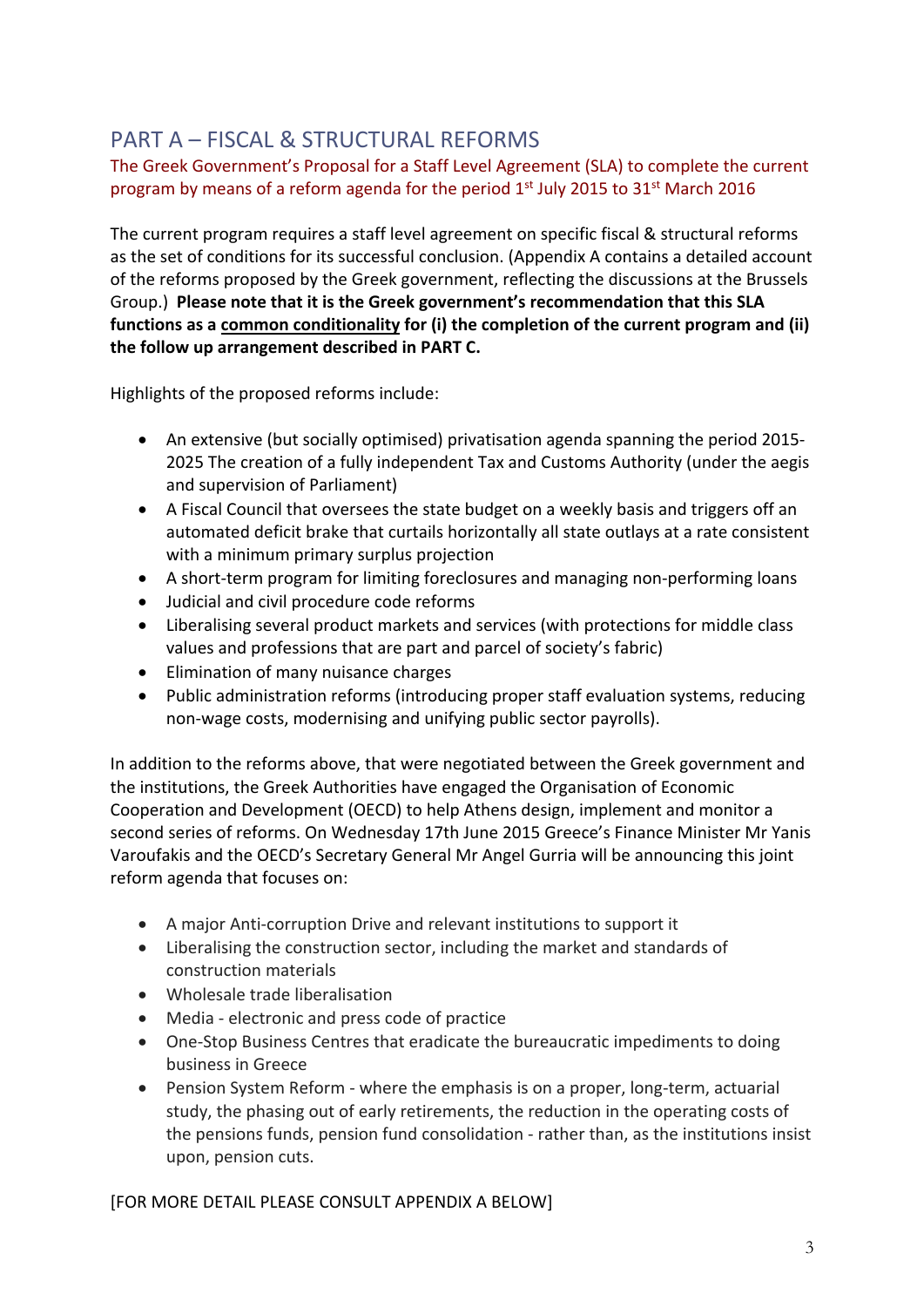## PART B – Homegrown, Investment-led Growth

Greece's economy needs to be kick-started. While reforms are essential, and long-term recovery will need to be financed privately, getting the flow of investment funding going will require an initial boost. It will also require a vehicle for dealing efficiently with the voluminous non-performing loans that currently block the credit system.

Central to the Greek government's thinking is that the nation needs to help itself before it seeks the help of others. To this effect, Policy 1 below is designed to make use of Greek public assets as seed-capital that crowds in public and private investment from abroad:

**POLICY 1: LEVERAGING UP STATE OWNED ASSETS TO FUND INVESTMENT-LED RECOVERY & GROWTH:** The Greek government is determined to break the debt-deflationary cycle (driven by and leading to greater austerity) while achieving fiscal sustainability. To do so it will attempt to utilise optimally existing public assets.

Investment spending is the key to restoring growth as:

- It modernises the industrial and infrastructural base, creating secondary effects of productivity gains and growth
- It closes the output gap and generates demand-driven growth
- It crowds in additional investment spending from public and private sources e.g. the EIB (see Policy 2 below), the Juncker plan, EBRD and the structural adjustment programs

By designing an investment program that turns on leveraging existing state owned assets we has two additional advantages:

- Greece demonstrates to its partners its willingness to assume the main burden of the investment program funding by contributing most of its state owned assets
- By focusing the investments into efforts to modernise and restructure the assets owned by the state, any future privatisation is substantially boosted, contributing more towards fiscal consolidation.

The proposed state asset based investment and growth program will involve:

- Bundling of assets that can be potentially envisaged as non-public into a central holding company to be separated from the government administration and to be managed as a private enterprise entity with the goal of maximising the value of its underlying assets. The Greek state will be the sole shareholder, but will not guarantee its liabilities or debt.
- Assets will include: ports, airports, land, real estate, energy assets, utilities assets e.g. water, gas, electricity grid, traffic infrastructure, licenses, offshore and onshore mining rights (gas, oil, and metals etc.), state owned companies and all other assets which can potentially be put to private management. Exceptions from this list would be only those assets relevant for the country's security, public amenities, and its cultural heritage sites.
- The total value of these assets is currently estimated to be in excess of 70 billion euros – taking into account the depressed nature of all asset prices in Greece due to the ongoing crisis/negotiation.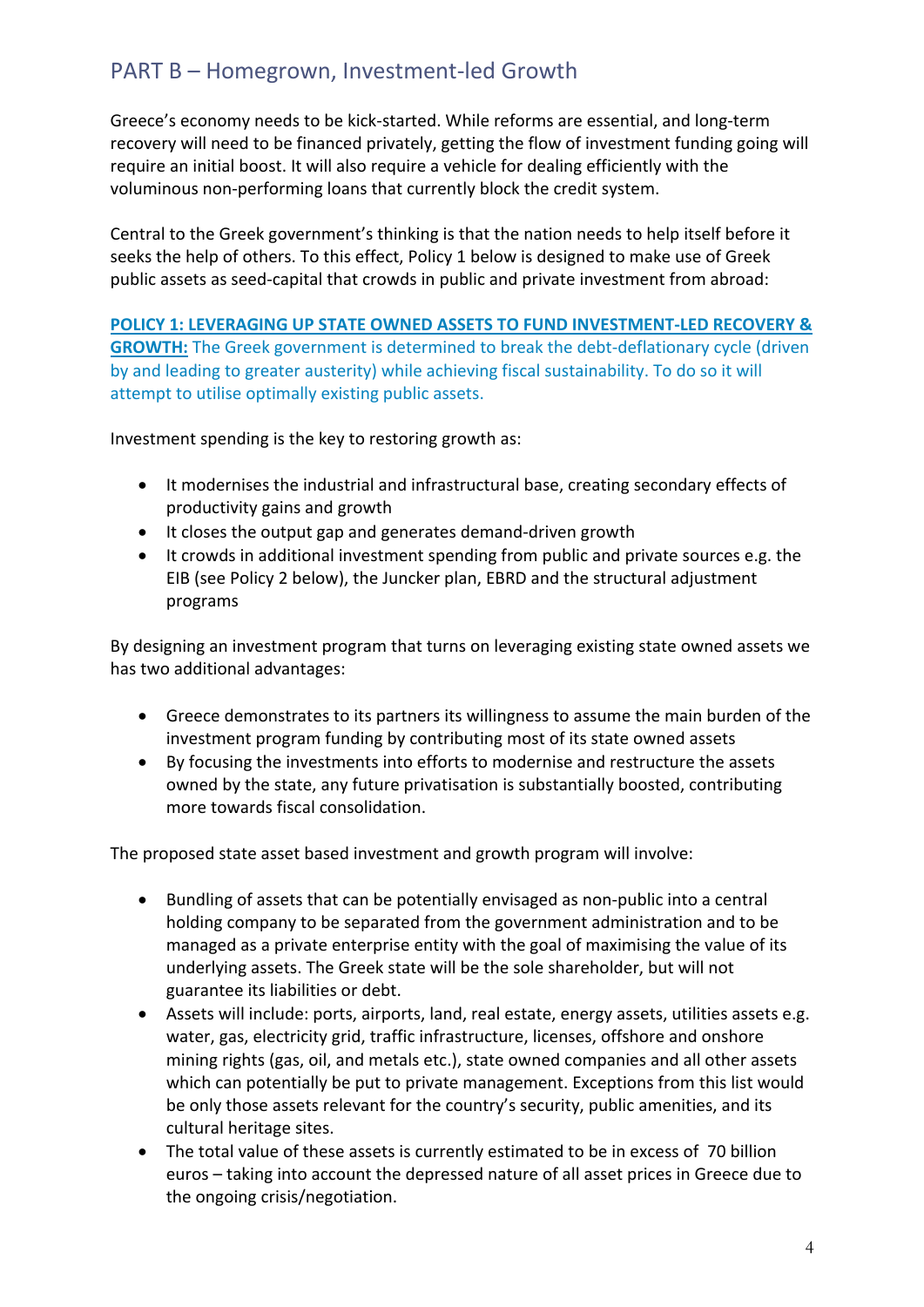- This holding company will issue a fully collateralised bond on the international capital markets with a volume of between 30 and 40 billion euros which will be invested into modernising and restructuring the assets under its management.
- The investment program will run over 3 to 4 years and thus will result in additional spending of 5% of GDP per annum. Under the current macroeconomic conditions it is expected that the investment program will have a positive growth multiplier above 1.5. This in turn should boost nominal GDP growth to a level of above 5% for several years inducing proportional increases in tax revenues and contributing to fiscal sustainability, while enabling the Greek government to exercise spending discipline without further shrinking the social economy. Under such growth prospects, the primary surplus will achieve 'escape velocity' magnitudes in absolute as well as percentage terms over time.
- Within a year or two, the holding company will be granted a banking license, thus turning itself into a fully fledged development bank capable of crowding in private investment to Greece.

The program will have a deeper impact on debt reduction by boosting privatization returns through a number of levers:

- The asset value should increase by more than the actual amount spent on modernisation and restructuring. This can best be achieved by designing the program as a portfolio of public-private partnerships whose value is boosted according to the probability of future privatisation.
- The assets will be privatised later, but in an environment of strong economic growth which in itself has a large impact on the asset valuation.
- The proposed timeline allows for the selection of the appropriate buyer, from the perspective of transparency and propriety, eliminating the pressure to effect a quick sale. Thus future revenues will also be boosted.

Under fairly general assumptions, simulations demonstrate that, even under adverse scenario, the combination of investment-led growth plus accrued future private revenues has the potential to bring Greece's deficit and debt ratios well within the Maastricht criteria within a short period of time. Thus the program substantially improves fiscal sustainability and reduces credit risk for our partners in the Euro group, the IMF and the ECB. Combined with the debt management proposal in PART C, Policy 1 has the potential to end, once and for all, Greece's debt crisis.

**POLICY 2: SPECIAL EUROPEAN INVESTMENT BANK (EIB) PROGRAM FOR GREECE:** The Greek authorities are already in discussions with the EIB to spearhead an EIB special investment package for Greece. The Greek government envisages that the European Council gives the 'green light' to the European Investment Bank to embark upon such a *Special Investment Program for Greece* that is fully funded by a special issue of EIB bonds (waiving the requirement of national co-funding), with the ECB providing secondary market coverage for the latter (in the context of its QE program) – to be administered by the EIB and the EIF in cooperation with a new holding company described in Policy 1 above, in collaboration with EFSI, the Hellenic Investment Fund, the EBRD, KfW and other European investment vehicles, and in conjunction with new privatisations (e.g. ports, railways)

Cost of Policy 2: No cost to taxpayers or for Greece's creditors. EIB operates on purely banking criteria and, on this occasion, stands to benefit from Greece's rapid economic growth and rise in asset prices.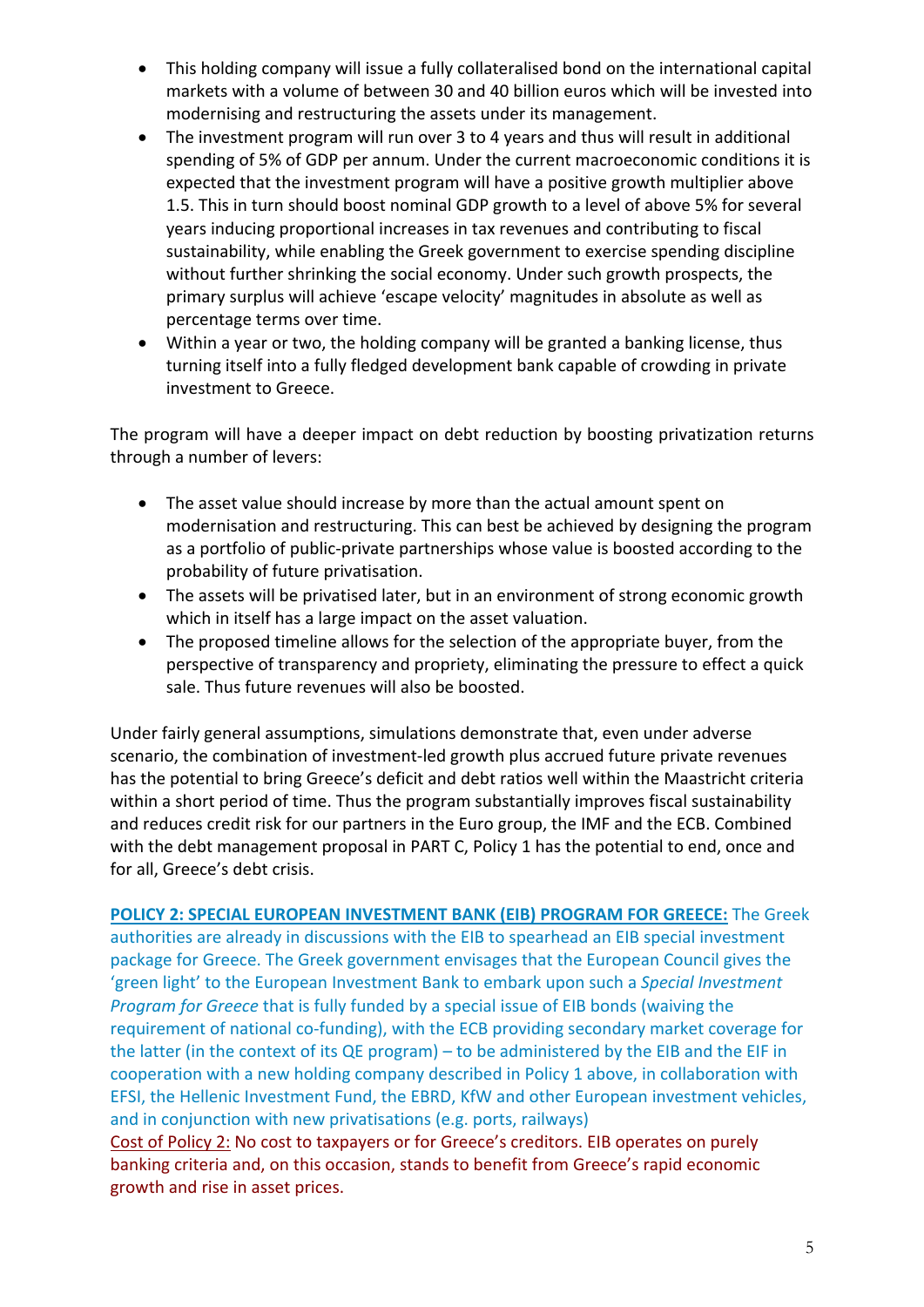Benefits of Policy 2: The 'announcement effect' of Policy 2 (even before any investment funding is provided), especially when combined with the other policies, will be to crowd in substantial investments and, inevitably, to investment-led growth.

Areas where EIB funding can be channelled profitably, in conjunction with the homegrown investment funding described in Policy 1 above, include:

- Specialised tourism, including tours tied to educational, cultural and agrarian projects
- Innovative pharmaceutical industries, taking advantage of Greece's location, EU membership and human capital
- Logistics benefitting from an integrated approach to investment on ports, rail, road and industrial park developments
- Green energy
- Banking services for the Balkans, the Near East and the Black Sea

**POLICY 3: BANKING ASSET MANAGEMENT VEHICLE:** Set up a vehicle to manage efficiently the banking sector's voluminous non-performing loans.

Cost of Policy 3: It will depend on which tranches of the banks' non-performing loans are swapped with the new vehicle's assets. The Greek government envisages that the seed capital will be provided from the HFSF's remaining funds.

Benefits of Policy 3: First, the state's equity in the banks stands to appreciate sharply. Secondly, credit will begin to flow again, adding to the recovery brought about by Policies 1,2 and 4.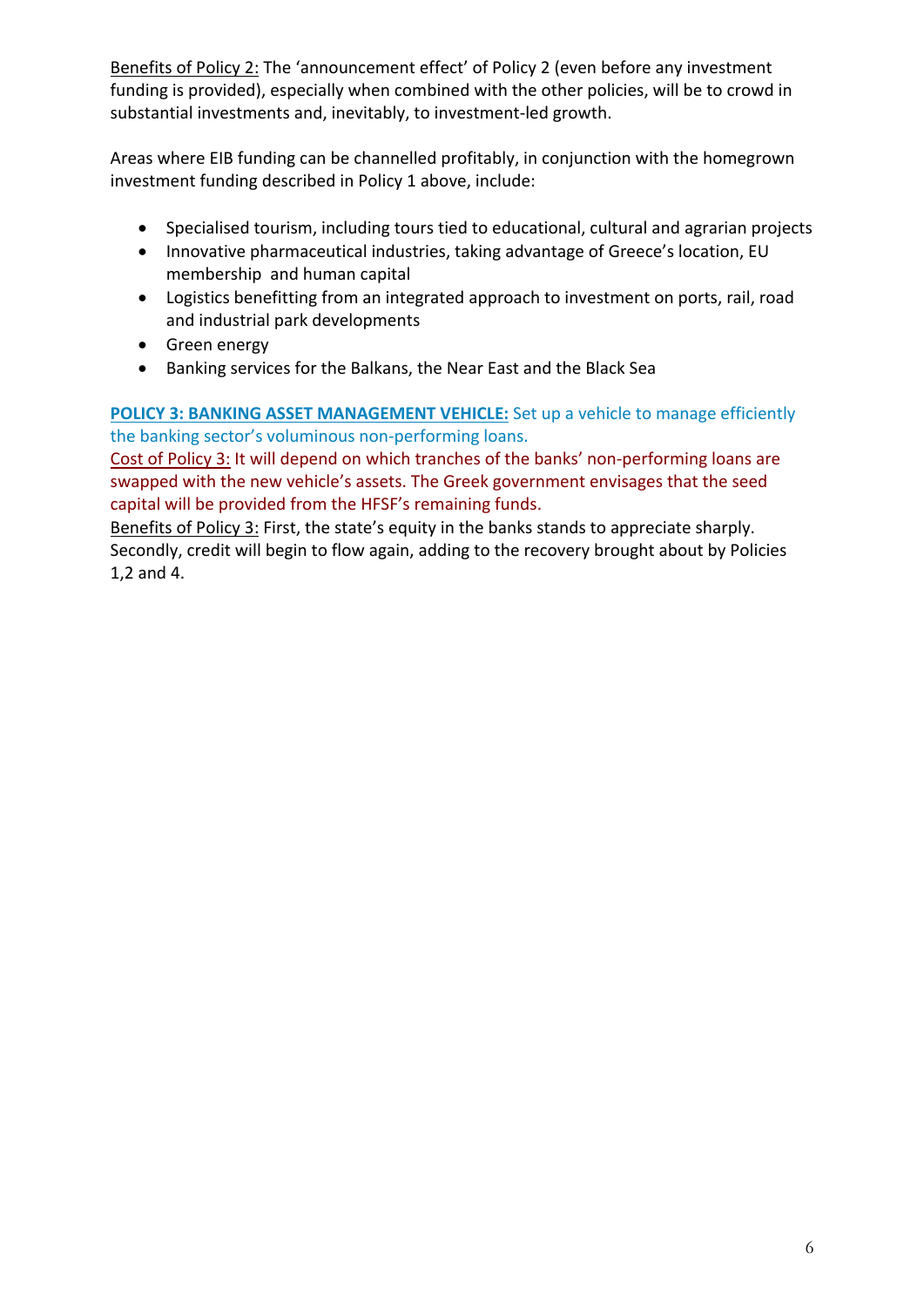## PART C – Financing and Debt Management

Greece's public debt, which is currently unsustainable due to its 'lumpy' structure, can be managed simply without haircuts and without any new monies for the Greek state – as long as Europe agrees on a few smart swaps that are simple to design and perfectly legal (in terms of the ESM's rulebook). All it will take is political will.

Greece's public debt is mostly owed to the official sector. In order of magnitude, Greece's official debt is owed to: (i) ESM-EFSF, (ii) ECB, (iii) the IMF, and (iv) other EU governments (the Greek Loan Facility program, GLF, dating back to the first program signed in May 2010).

- i. Maturities of the ESM-EFSF and GLF loans are long-dated and the effective interest rate is not high.
- ii. Greece's debt to the ECB (stemming from the SMP bonds purchased by the ECB in 2010/1) is short term and thus creates a funding gap in the short and medium term. Moreover, it prevents Greece's participation in the ECB's quantitative easing program (as it pushes the ECB's holding of Greek bonds below the one-third maximum threshold).
- iii. The IMF repayment schedule spikes during 2015, the year when recovery must set in.

In view of the above, the Greek authorities propose that (ii) and (iii) are re-financed through the ESM by means of a simple operation that is fully consistent with the ESM's rules (see below). Since this will formally constitute a new loan (even though not one extra euro will be received by the Greek state), *Greece and its partners must agree that the conditionalities for this new ESM loan must be the same as the conditionalities for completing the final review of the on-going program.*

**POLICY 4 – SMP BUY-BACK**: Greece acquires a new loan from the ESM. Greece then purchases the SMP bonds back from the ECB. Finally, Greece retires these bonds. Cost of Policy 4: Greece will need to borrow from the ESM the full face value of the remaining SMP bonds – that is, 27 billion euros. However, once these are repaid in a lump sum manner, the ECB will return to Greece the 'profits' it made due to having purchased them below par initially. Thus, the net cost will be, approximately, 19 billion euros. Benefits of Policy 4: As ESM loans are long-dated and bear a low interest rate, Greece reduces significantly its effective interest rate, eliminates a large part of its funding gap and, crucially, becomes eligible to participate in the ECB's quantitative easing program (which brings forward its return to the money markets).

**POLICY 5 – IMF PARTIAL BUY-BACK:** Greece borrows up to another 11 billion euros from the ESM in order to service the remaining 19.96 billion debt to the IMF, while forfeiting the 16.8 billion or part therefore outstanding IMF disbursements to Greece. The remaining debt to the IMF (up to 9 billion) is refinanced through regained market access. The IMF continues to provide its technical expertise but its funding commitments are reduced. Cost of Policy 5: 11 additional billions are added to Greece's new loan from the ESM, totalling the sum of approximately 30 billion (Nb. The SMP purchase – see Policy  $1 - \text{cost } 19$ billion (27 the SMP bonds' face value minus the returned ECB profits).

Benefits of Policy 5: Greece lengthens the maturities of IMF repayments while benefiting its creditors and improving Greek debt's sustainability.

**POLICY 6 – RE-PROFILING GLF-EFSF LOAN FACILITIES:** Elongating and GDP growth-indexing the GLF and EFSF components of Greek public debt to: (a) eliminate the funding gap in 2022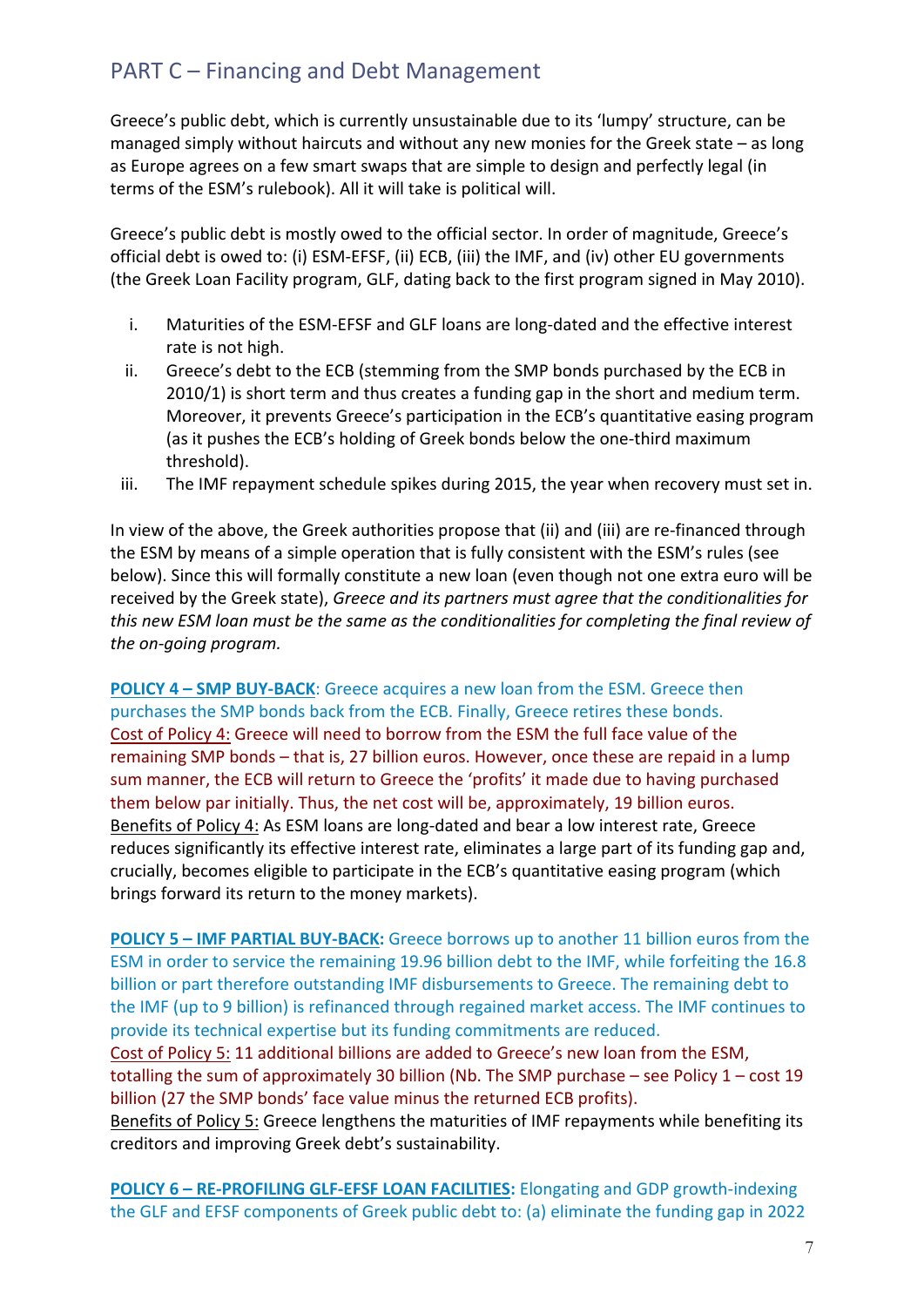and 2023, and (b) provide insurance to Greece in case of deviations of its growth rate around its trend levels (See Appendix 2)

Cost of Policy 6: No cost to creditors if Greece stays on average on its trend growth rate. If growth exceeds (falls short of) expectations consistently, creditors stand to gain (lose). Benefits of Policy 2: Investors will recognise a new reality in which Greece's creditors have become partners in Greece's growth (See previous paragraph – 'Cost of Policy 2')

[FOR GREATER DETAIL, including the effect of Policies 4,5&6 on debt sustainability, SEE APPENDIXES C1,C2&C3.]

## EPILOGUE

The mere announcement of the Greek Authorities proposals' on reforms, investment and financing, as explained above (and in the following Appendices), would suffice to place Greece on an escape path away from its seven year long crisis.

- It will cost Greece's European and international partners not one euro of additional financing
- It will confirm the Eurozone's indivisibility
- It will draw more foreign investors into Europe, *and*
- It will demonstrate that Europe has what it takes to consolidate after years of crisis.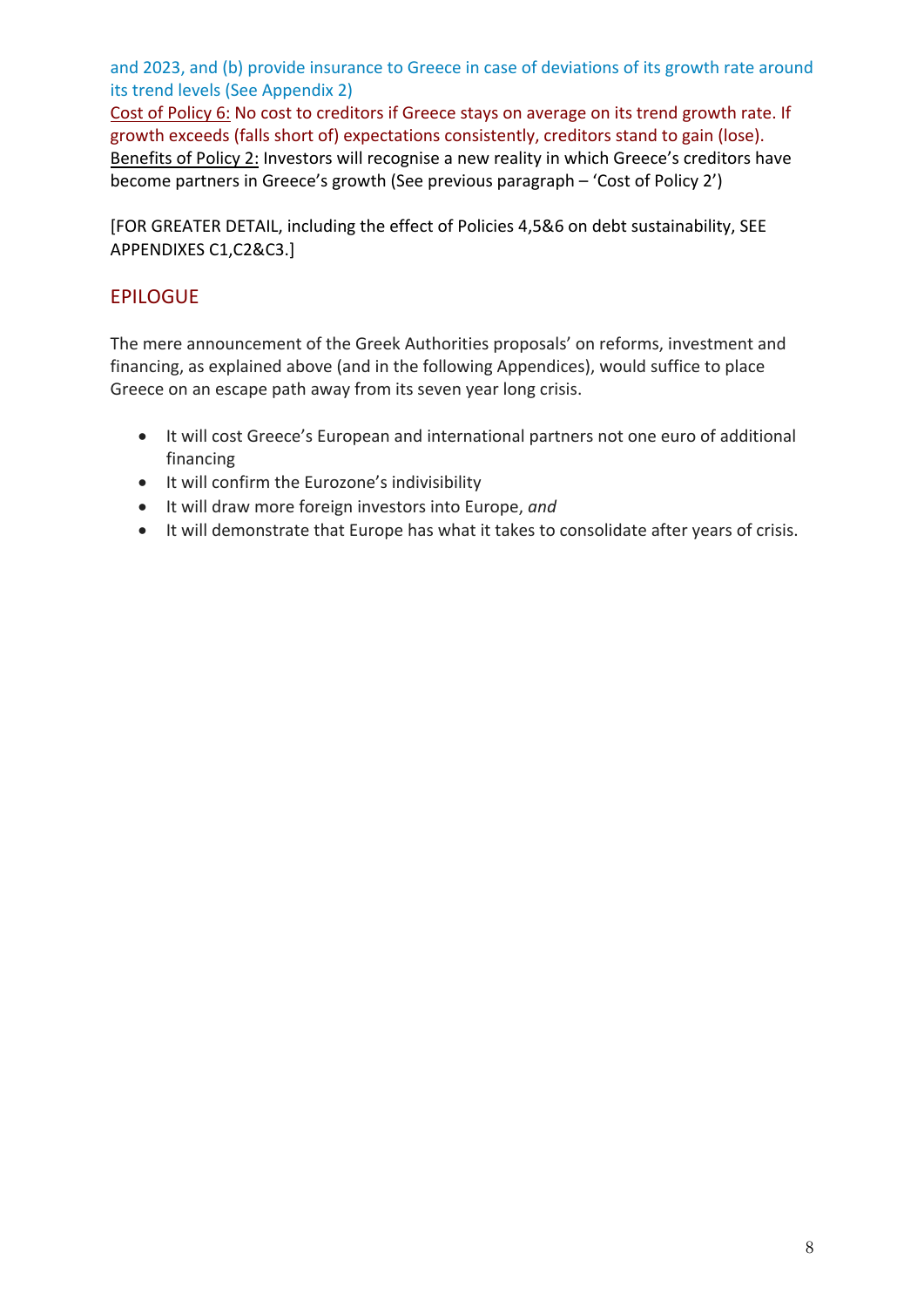**APPENDIX A** (Nb. Appendix A contains the Greek Authorities' Staff Level Agreement draft proposal as initially presented to the institutions. Since then the Greek government has revised some of the proposals below, to come closer to the institutions' views.)

## **1. Macroeconomic Policy**

## **1.1. Long-term fiscal targets**

| Year | <b>Nominal GDP</b> | <b>PRIMARY</b> |
|------|--------------------|----------------|
|      |                    | <b>SURPLUS</b> |
| 2015 | 177.8              | 0.6%           |
| 2016 | 182.5              | 1.5%           |
| 2017 | 190.4              | 2.5%           |
| 2018 | 198.6              | 3.5%           |
| 2019 | 207.1              | 3.5%           |
| 2020 | 215.6              | 3.5%           |
| 2021 | 225                | 3.5%           |
| 2022 | 234.8              | 3.5%           |

#### **1.2 Fiscal measures 2015-2016**

#### 1.2.1 VAT

### 1.2.1.1 Rates

The current rates of **6.5%, 13%, 23%** to be changed to **6%, 11%, 23%.**

The 6% rate to cover: medicine, books, theatres.

The 11% rate to cover: newspapers and magazines, basic and fresh food stuff, energy, water, hotels and restaurants.

The 23% rate to cover: all other goods and services, including processed and other food stuff (approx. 28% of the food category, e.g. seafood (not fish), readymade sweets and jams, mixed or processed bread or pasta, sandwiches, precooked food, prepared meat products, tinned food, chocolates, ready sauces etc.).

Expected VAT revenue increase: 1.3 billion euros (assuming a small improvement inn collectability following the simplification of the tax code)

The necessary legislative amendment (of the VAT code) will be ratified by ….. and will be implemented immediately in all the categories mentioned above for each rate, with the exception of the changes provided in the case of hotels, rooms to rent, as well as the cases under section 4, article 21, of L. 2859/2000, which will be implemented from 1.10.2015 onward.

#### 1.2.1.2 Point system

Introduction of a system of reward points for the registration of receipts with the purpose of increasing the efficiency with which VAT and income taxes are collected. The relevant decree will be ratified by … 2015.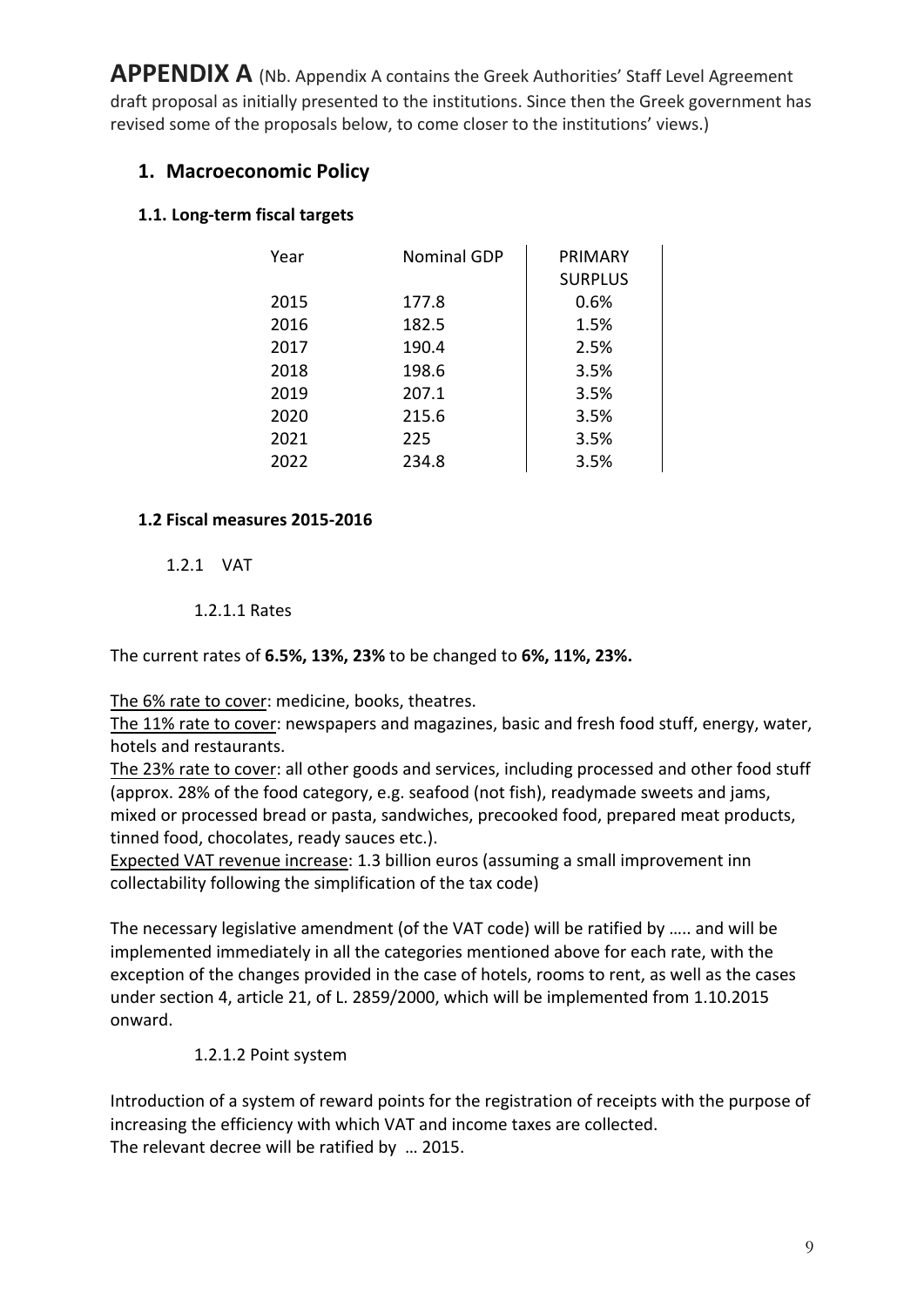#### **1.2.2 Other fiscal measures**

## 1.2.3 Immediate measures (solidarity contribution…)

## 1.2.3.1 Solidarity contribution

The implementation of decree … (solidarity contributions) is to be suspended from 1.1.2015 pertaining to the fiscal years 2015-2016.

The relevant decree will be ratified by … 2015.

Article 52 of law 4305/2014 in combination with article 29 of L. 3986/2011 will be amended so as to result in new scales for the solidarity contribution:

- Between 12.000 20.000 euro: 0%
- Between 20.001- 30.000 euro 1.4% • Between 30.001 – 50.000 euro: 2%
- Between 50.001 100.000 euro: 4%
- Between 100.001 500.000 euro: 6%
- >500.000 euro: 8%

## 1.2.3.2 Extra-ordinary levy on large companies

An extra-ordinary contribution to be levied on the profits of the (largest) companies, through the implementation of the rate from article 2 of L. 3808/2009 for the fiscal year 2014. The relevant decree will be ratified by … 2015.

## 1.2.3.3 Tax on television advertisements

The tax on television advertisements provided for by article 5, section 12 of L. 3845/2010 will be implemented from … 2015. In addition, any decision, arrangement, or decree which has suspended its implementation will be recalled.

## 1.2.3.4 Luxury tax

The implementation of a luxury tax, provided for by article 44 of L. 4111/2013, will be extended to recreational vessels in excess of 10 metres. The rates which apply to luxurious automobiles, planes, helicopters, gliders, recreational vessels and swimming pools will be increased to 13% from 10%. The relevant legislation will be ratified by … and will come into effect from the collection of 2014 income taxes and beyond.

## 1.2.3.5 Television licenses

An international public tender will be announced for the acquisition of television licenses in return for a fee for the acquisition and use of the relevant frequencies.

## 1.2.3.6 Collection of other tax revenue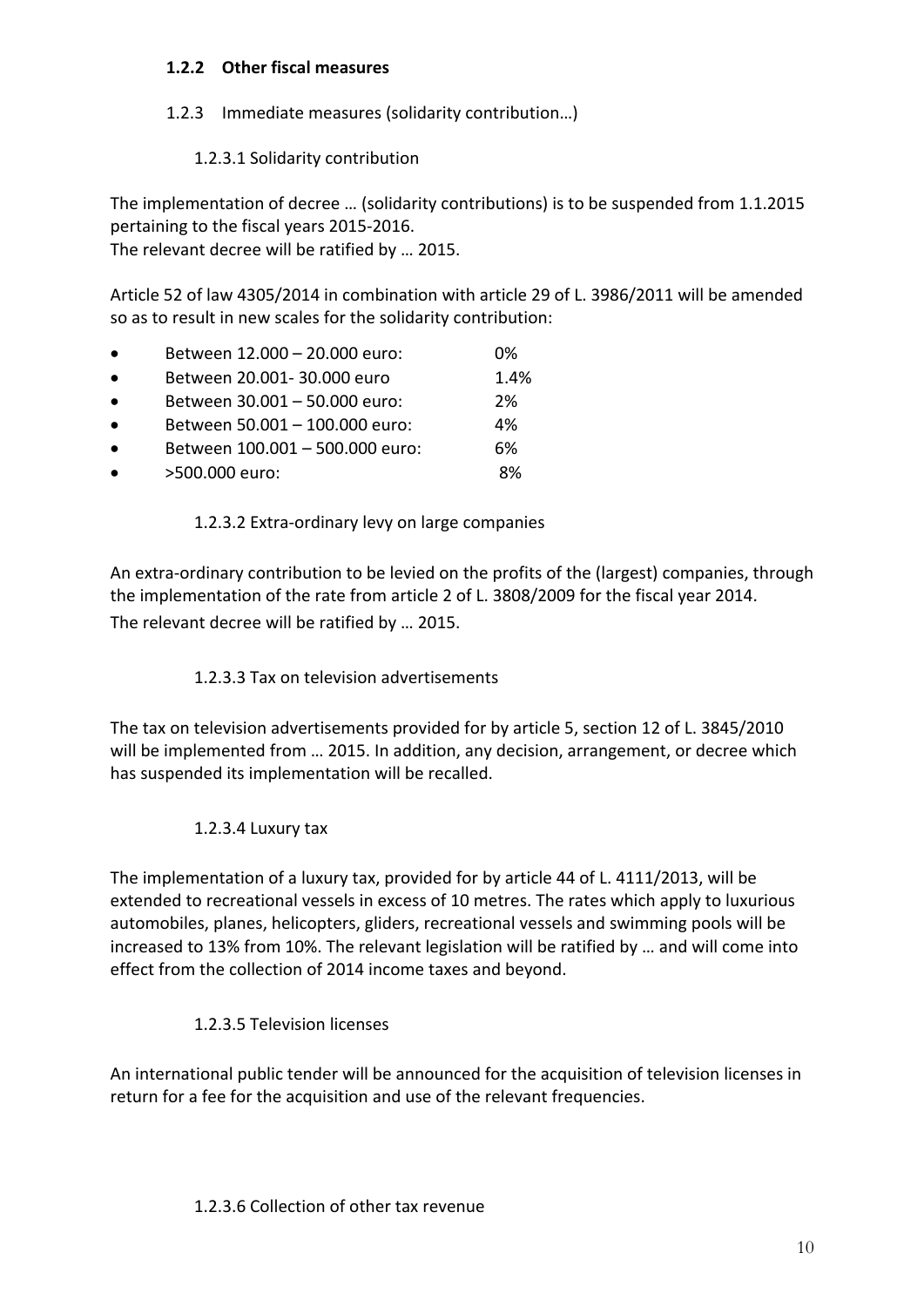All appropriate and necessary measures will also be taken, legislative or administrative, towards the collection of several categories of public revenue, like automobile 'KTEO' fines, uninsured vehicles and levies for the use of frequencies.

The following revenues are expected from the above measures:

| Intervention                                | 2015         | 2016        |
|---------------------------------------------|--------------|-------------|
| VAT rates                                   |              |             |
| Other fiscal measures                       |              |             |
| a) Solidarity contribution                  | 220 mn euro  | 250 mn euro |
| b) Extra-ordinary contribution from profits | 1064 mn euro |             |
| c) Television advertisements tax            | 100 mn euro  | 100 mn euro |
| d) Luxury tax                               | 30 mn euro   | 30 mn euro  |
| e) Television licenses                      | 120 mn euro  |             |
| f) 'KTEO', uninsured vehicles               | 120 mn euro  | 90 mn euro  |
| g) Television Stations                      | 220 mn euro  |             |
| Total                                       |              |             |

1.2.3.7 Administrative measures (tax evasion, collection)

For the purpose of combatting tax evasion and increasing the revenue from VAT, customs and excise duties and other tax categories, measures will be taken to reform and restructure the tax administration and the existing legal framework for carrying out tax audits.

1.2.3.8 Criminal legislation – tax evasion

More strict criminal legislation provisions for tax evasion through the widening of the objective status of what constitutes a tax evasion crime. (There will be an amendment to article 55 of law 4174/2013 relating to tax evasion on withheld and accrued taxes, excise duties and contributions). The relevant decree will be ratified by … 2015 and will be effective immediately.

## 1.2.3.9 Tax audits priority

The relevant legislation will be amended (article 48 of law 4174/2013 and article 9 of legislation 356/1974) to provide the tax administration with the ability to plan their tax audit priorities on the basis of risk analysis and not, as is now the case, year of seniority (year of write-off). The option of a write-off of uncollectable old debts will be put into place through legislation amending article 82 of legislation 356/1974 so as to facilitate control over those cases more likely to produce revenue.

## 1.2.3.10 Administrative settlement of disputes

There will be a legal regulation allowing the possibility of an administrative settlement of cases that have not been discussed in first instance courts and are pending at different stages of administrative or judicial proceedings in order to irrevocably finalize the amount of the debt and for it to become immediately certified and collectable.

The relevant decree will be adopted through a proposal from the GSPR by ... and will be implemented during 2015 for the reform that will prioritise the oldest tax cases pending.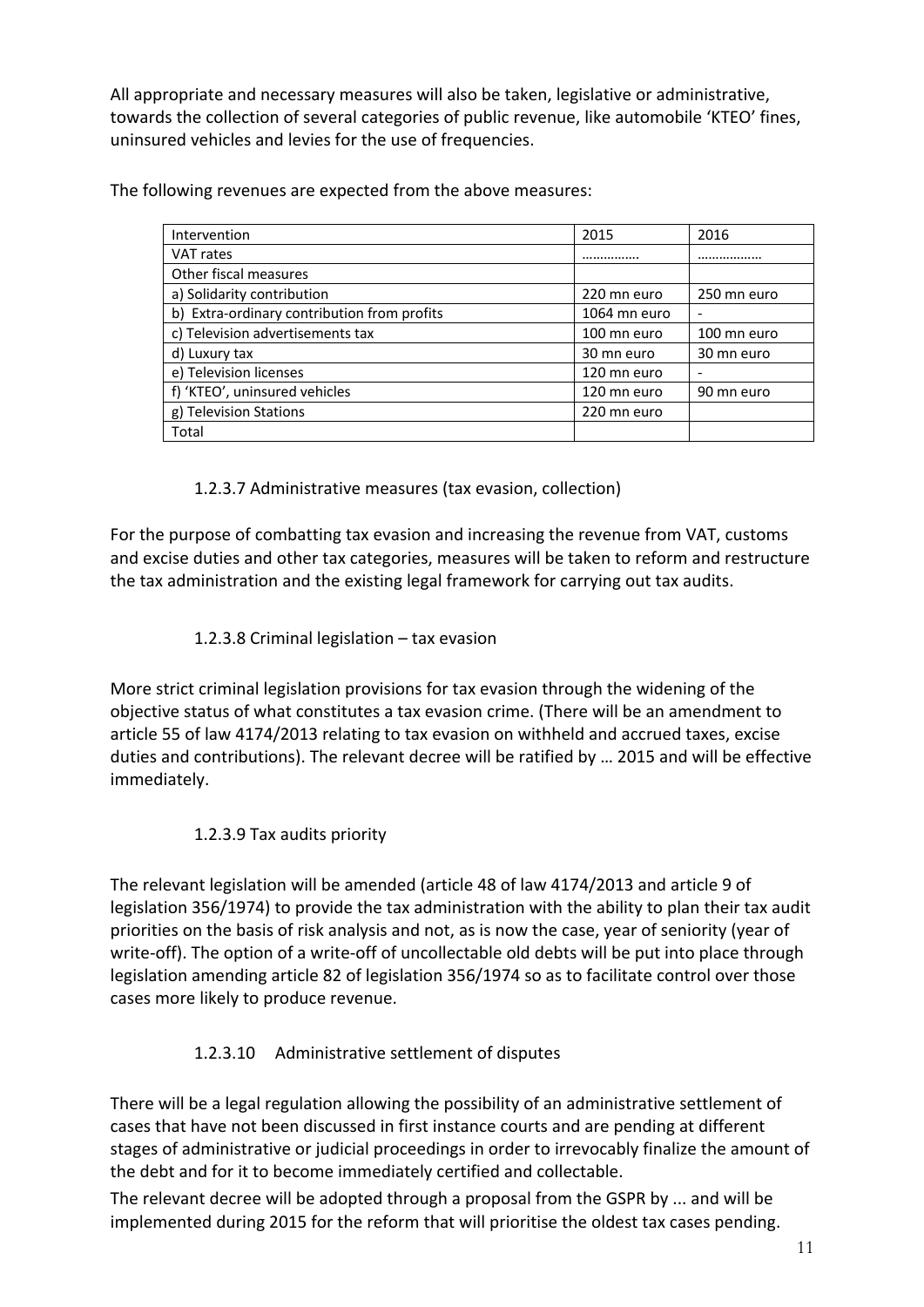This procedure aims to reduce the strain on the administrative and judicial authorities in order to enable them to manage more effectively the control and collection of revenue.

## 1.2.3.11 Combating fuel smuggling

In the overall effort to combat fuel smuggling, arrangements for locating storage tanks (fixed or mobile), which are used to move contraband fuel around the country, will be enacted via legislative measures. The relevant provisions and secondary legislation to be issued by ... and will be subject to immediate implementation.

## 1.2.3.12 Intensifying checks on bank transactions

The Financial Crime Agency, the GSPR, the Authority for Money Laundering and Counterfeiting are implementing a combined plan in cooperation in order to detect deposits stemming from undeclared income of Greek citizens for the period 2000-2014 in banking institutions in Greece or abroad, for which there exist specific data in the hands of the competent authorities. By 9/2015, it is expected that the process will have advanced to the level of certification of unpaid taxes and the beginning of their recovery.

## 1.2.3.13 Hidden assets, domestic or foreign

Immediate provisions will be promoted to impose and collect taxes owed on hidden assets which will be revealed to the Greek Authorities in liaison and in agreement with the authorities of the countries where these amounts are deposited by Greek citizens.The relevant legislation will be ratified by... and will be implemented immediately.

## 1.2.3.14 Modification of the institutional framework on the tax arrears installment scheme

The government will proceed by the end of June 2015 with the amendment of the debt restructuring program with the aim of tightening the relevant provisions. Although these measures will have a direct positive impact on tax revenues in 2015 and 2016, the estimated contribution to the improvement of public revenue is expected to be reflected in an increase in collectability (expressed as a percentage) of the above categories, taxes, excise duties, etc., which will be recorded annually compared with the results of last year. They constitute, in this sense, permanent structural changes to the tax administration and public revenue control and collection mechanisms.

## 1.2.3.15 Privatizations

The government's privatization program is re-adjusted according to the table below. The provision for amendment of Law 4263/2014 will be passed by ... and will be immediately applicable.

| <b>Table 2. Greece: Privatization Plan</b> |      |      |      |      |      |      |      |      |
|--------------------------------------------|------|------|------|------|------|------|------|------|
| (projections, in $\epsilon$ millions)      |      |      |      |      |      |      |      |      |
|                                            | 2015 | 2016 | 2017 | 2018 | 2019 | 2020 | 2021 | 2022 |
| 2 Airbuses                                 | 10   |      |      |      |      |      |      |      |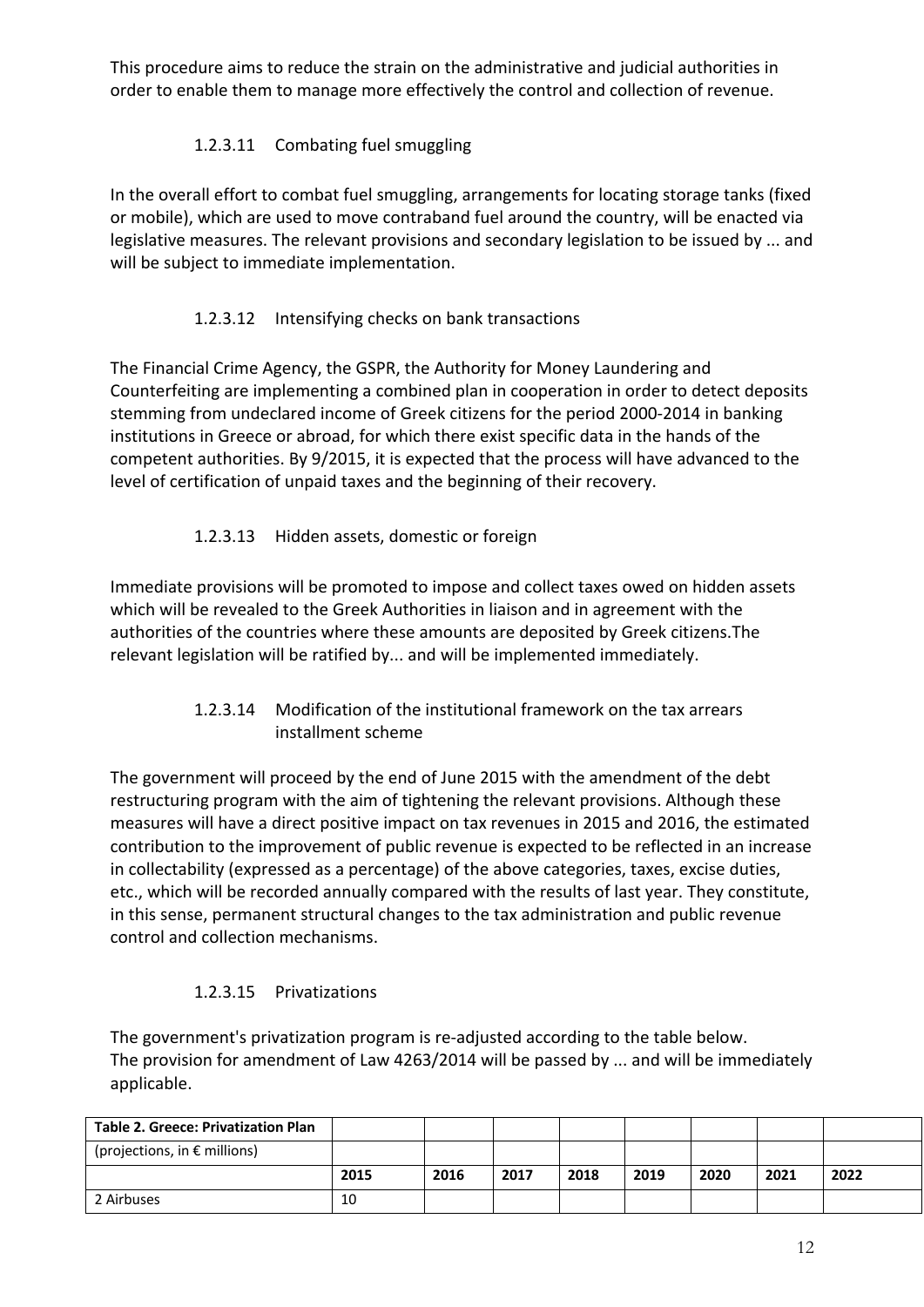| Mobile Telephony                        | 31    | 23             | 22             |                |                |           |                |                |                |
|-----------------------------------------|-------|----------------|----------------|----------------|----------------|-----------|----------------|----------------|----------------|
| Digital Dividend                        | 189   | 23             | 23             | 23             |                |           |                |                |                |
| <b>Buildings abroad</b>                 | 22    | 3              |                |                |                |           |                |                |                |
| <b>State Lotteries</b>                  | 60    | 60             | 60             | 60             | 60             |           | 60             | 60             | 60             |
| <b>OPAP</b>                             | 3     | $\overline{3}$ | $\overline{3}$ | $\overline{3}$ | 3              |           | $\overline{3}$ | 3              | $\overline{3}$ |
| e-auctions                              | 9     | 16             | 30             | 30             | 30             |           | 30             | 30             | 30             |
| Cassiopi                                | 10    | 3              | $\overline{2}$ | $\overline{2}$ | $\overline{2}$ |           | $\overline{2}$ | $\overline{2}$ |                |
| Paliouri                                | 3     | $\overline{2}$ | $\overline{2}$ |                |                |           |                |                |                |
| Agios Ioannis                           | 9     |                |                |                |                |           |                |                |                |
| Xenia Skiathos                          | 3     |                |                |                |                |           |                |                |                |
| Afantou                                 | 21    | 21             |                |                |                |           |                |                |                |
| Real Estate - other tenders             | 35    | 60             | 342            | 350            | 350            |           | 322            | 290            | 280            |
| Regional airports                       | 1.234 | 23             | 23             | 23             | 24             |           | 24             | 25             | 25             |
| Regional Airports EBITDA sharing        |       |                |                |                | 40             |           | 62             | 69             | 69             |
| Small ports and marinas                 | 14    | 15             |                |                | 24             |           | 24             | 24             | 24             |
| ODIE                                    | 20    | 20             |                |                |                |           |                |                |                |
| TRAINOSE / ROSCO                        |       | 50             |                |                |                |           |                |                |                |
| Egnatia Odos                            |       | 50             | 10             | 10             | 10             |           | 10             | 10             | 15             |
| OLTH, OLP, 10 large regional ports      |       | 500            | 20             | 20             | 20             |           | 10             | 20             | 20             |
| AIA                                     |       | 250            | 15             | 15             | 15             |           | 15             | 15             | 20             |
| Astir Vouliagmenis                      |       | 95             |                |                |                |           |                |                |                |
| <b>DESFA</b>                            |       | 188            |                |                |                |           |                |                |                |
| Hellinikon*                             |       |                |                |                |                |           |                |                |                |
| Real Estate monetisation                |       | 100            | 125            | 150            | 175            |           | 200            | 200            | 200            |
| <b>Corporate &amp; Infrastructure</b>   | 1.561 | 1.205          | 176            | 154            |                | 19<br>6   | 209            | 225            | 236            |
| Cum. Corp & Infrastr (starting<br>2013) | 2.683 | 3.888          | 4.064          | 4.218          |                | 4.4<br>14 | 4.623          | 4.849          | 5.085          |
| <b>Land Development</b>                 | 112   | 300            | 501            | 532            |                | 55<br>7   | 554            | 522            | 510            |
| Cum. Land Dev. (starting 2013)          | 509   | 809            | 1.310          | 1.842          |                | 2.3<br>99 | 2.953          | 3.475          | 3.985          |

| <b>Revenue projections</b> | 2015 - 2016 | 2017-2019 | 2020 |         |
|----------------------------|-------------|-----------|------|---------|
|                            |             |           |      | onwards |
| Corporate & Infrastructure | 2.766       | 526       |      | 9.029   |
| Land Development           | 412         | 1.590     |      | 1.786   |
| Total                      | 3.178       | 2.116     |      | 10.815  |

The policy of privatizations and utilization of public and private property are subject to the following conditions:

- 1) a minimum level of investment for each privatization,
- 2) protecting labour rights,
- 3) commitments to ensure benefits to local social economies
- 4) the public holding of a significant (probably a minority) stake in the share capital.
- 5) protection of the natural environment and cultural heritage
- 6) a portion of the proceeds will be used to recapitalize the social insurance funds, while the percentage held by the State will be used as assets of a new Development Bank.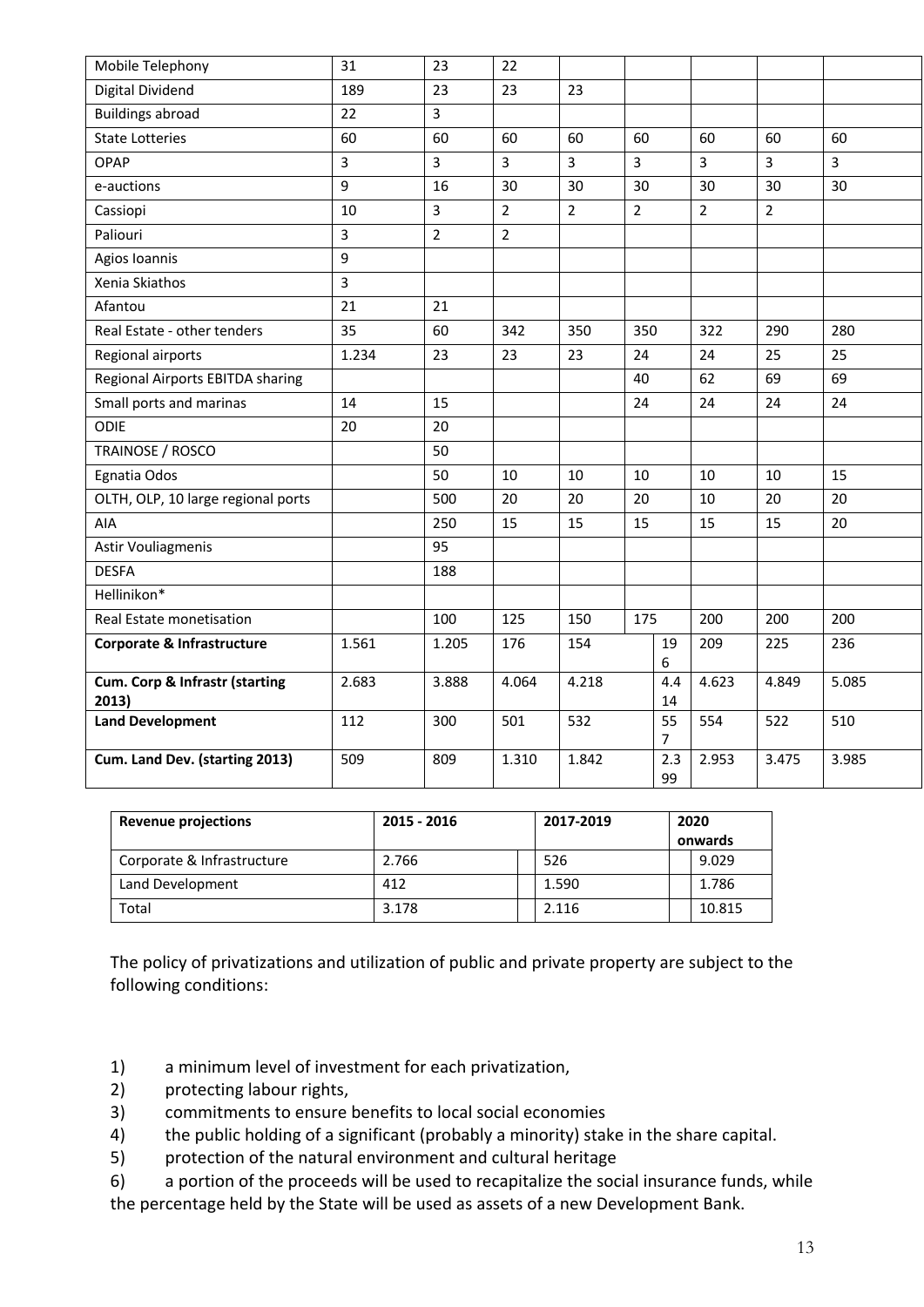### **1.3 Financial Institutions Reforms**

## **1.3.1 Instituting an independent Tax and Customs Authority**

The GSPR will be transformed into an independent Administrative Authority based on a plan to be prepared in cooperation with the Greek Government Task Force. The purpose of this reform will be the introduction in Greece of, with the help of the expertise of the Task Force, an institution operating according to the best practices of the EU and thus ensuring a more efficient tax administration with respect to the audit and tax collection institutions of the State, under a unified management with the supervision of the competent Committee of the Greek Parliament.

The provision will be passed by ... and will be implemented during the transition to the operation of the new independent Administrative Authority, which will be completed by 30.11.2016.

## **1.3.2 Fiscal Council**

The implementation of the Fiscal Council, in accordance with the regulations of L.4270/2014, will be completed and become functional within two months. By a regulation to be added to Article 28 of L. 4270/2014, the cooperation of the Fiscal Council and the Office of the State Budget will be regulated to increase the credibility of monitoring data on the execution of the State Budget. The screening required by the ECA will be limited to amounts above EUR 25,000 per payment order. The provision will be ratified by ... and will be immediately implemented.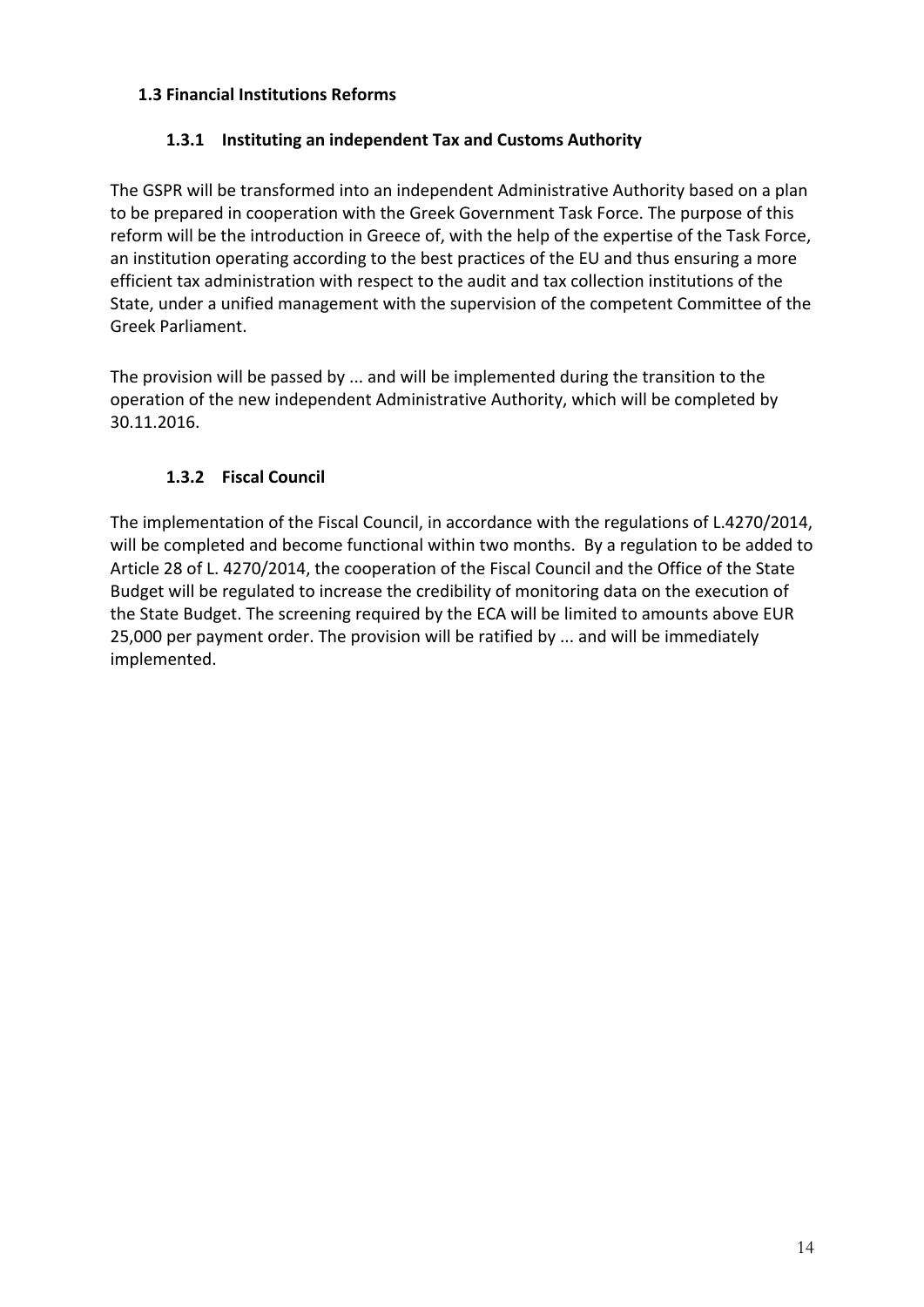## 2. **Structural Reforms**

#### 2.1. **Settling social security issues**

#### Consolidation of social insurance funds

Within 2015, in two phases and over a period of three years, the process will be activated in order to consolidate the social insurance funds into three (3). By 31.12.2016 the first phase of their operational consolidation will have been completed.

The reduced total and wage costs already realized (reduction 30%) will be maintained. In addition, it will be sought to further reduce the operating costs combined with a more effective management of fund resources including balancing the needs between better-off and poorer-off funds.

#### a) Codification

The codification of the insurance law will be completed in the immediate future and will correspond to the new organization of the new and more integrated social security system.

#### b) Zero deficit clause

The zero deficit clause of the Auxiliary Social Security Funds will be suspended for the years 2015-2016, and in any case until the new pension system in the country is established.

The provision will be passed by ... and will be implemented immediately.

#### c) Early retirements1

Through a decree to be ratified by ... and which will be implemented immediately, there will be provision for the progressive adaptation of the early retirement rules to the limit of 62 years. From this change none of the vested pension rights are affected, as well as the special categories of early retirement (BAE, mothers with minors, mothers with children with disabilities and their respective categories for which at present it is envisaged). The adjustment will be made gradually for the period 1/1 /2016 to 2025 and particularly during the period 01/02/2016 – 2022 and one semester will be added per year to the present specified age limits. After 2022, a year will be added annually to the respective age limits. The possibility of withdrawal shall have its provision within the limits specified currently with a penalty for the retirement age extension period equivalent to 10 percentage points on top of the penalty of 6% proposed currently in favour of the social insurance fund granting the pension. From the above changes, the following financial impact and the corresponding number of pensioners affected is expected to be:

<sup>1</sup> The above amounts are the financial implications of restrictions on early retirement only from primary pensions. The measure also has a positive financial impact on the auxiliary funds since, after the suspension of the zero deficit clause, auxiliary pensions are subsidized by the state budget. Consequently, the necessary amount for the funding of auxiliary pensions will be reduced by the amount not provided by auxiliary pension funds since whoever does not receive an early basic pension is also not benefiting from a subsidiary one.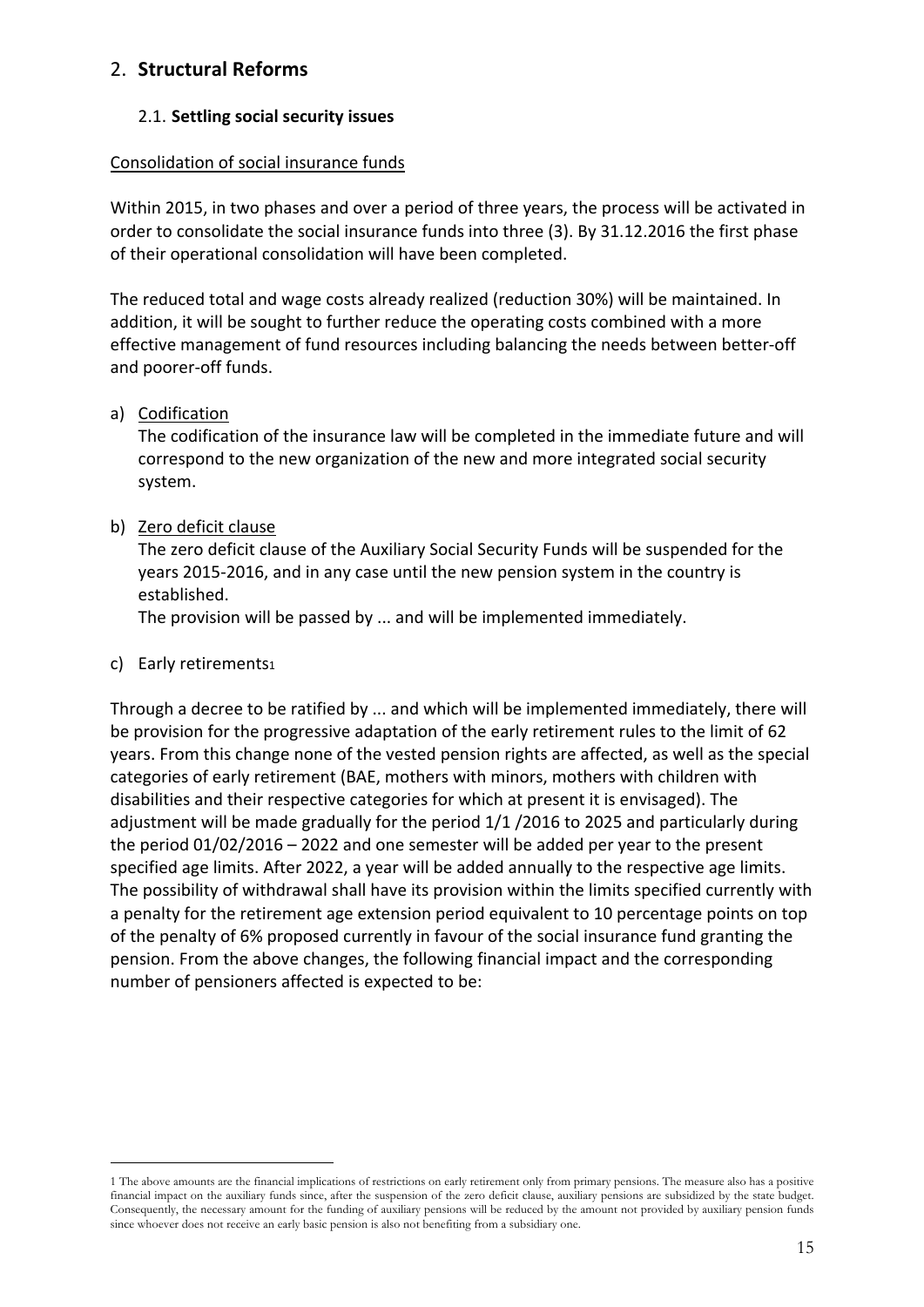| <b>PS</b><br>Δημόσιο | expected<br>savings<br>2016-2022 | expected<br>savings<br>2016-<br>2040 | <b>New expected</b><br>average<br>retirement<br>age | <b>IKA-ETAM</b> | expected<br>savings<br>2016-2022 | expected<br>savings<br>2016-2040 | New expected<br>average retirement<br>age |
|----------------------|----------------------------------|--------------------------------------|-----------------------------------------------------|-----------------|----------------------------------|----------------------------------|-------------------------------------------|
| 2016                 | 32                               | 32                                   | 56.3                                                | 2016            | 39                               | 39                               | 60.6                                      |
| 2017                 | 52                               | 52                                   | 56.7                                                | 2017            | 86                               | 86                               | 61.5                                      |
| 2018                 | 81                               | 81                                   | 57.6                                                | 2018            | 161                              | 161                              | 62.3                                      |
| 2019                 | 101                              | 101                                  | 58.4                                                | 2019            | 255                              | 255                              | 62.6                                      |
| 2020                 | 115                              | 115                                  | 58.5                                                | 2020            | 363                              | 363                              | 63.1                                      |
| 2021                 | 113                              | 113                                  | 59.1                                                | 2021            | 449                              | 449                              | 64.1                                      |
| 2022                 | 100                              | 100                                  | 60.7                                                | 2022            | 549                              | 549                              | 64.3                                      |
| 2023                 |                                  | 78                                   | 62.3                                                | 2023            |                                  | 633                              | 64.6                                      |
| 2024                 |                                  | 73                                   | 63.4                                                | 2024            |                                  | 700                              | 64.8                                      |
| 2025                 |                                  | 74                                   | 64.4                                                | 2025            |                                  | 751                              | 65.1                                      |
| 2026                 |                                  | 83                                   | 65.7                                                | 2026            |                                  | 787                              | 65.3                                      |
| 2027                 |                                  | 81                                   | 65.5                                                | 2027            |                                  | 807                              | 65.5                                      |
| 2028                 |                                  | 62                                   | 65.3                                                | 2028            |                                  | 826                              | 65.6                                      |
| 2029                 |                                  | 37                                   | 64.9                                                | 2029            |                                  | 801                              | 65.8                                      |
| 2030                 |                                  | 13                                   | 65.4                                                | 2030            |                                  | 808                              | 66.5                                      |
| 2031                 |                                  | $-4$                                 | 65.1                                                | 2031            |                                  | 729                              | 66.8                                      |
| 2032                 |                                  | $-11$                                | 65.1                                                | 2032            |                                  | 641                              | 66.8                                      |
| 2033                 |                                  | $-14$                                | 65.0                                                | 2033            |                                  | 568                              | 66.8                                      |
| 2034                 |                                  | $-14$                                | 65.0                                                | 2034            |                                  | 501                              | 66.8                                      |
| 2035                 |                                  | $-15$                                | 65.0                                                | 2035            |                                  | 431                              | 66.9                                      |
| 2036                 |                                  | $-15$                                | 64.8                                                | 2036            |                                  | 380                              | 67.0                                      |
| 2037                 |                                  | $-15$                                | 64.5                                                | 2037            |                                  | 318                              | 67.1                                      |
| 2038                 |                                  | $-15$                                | 64.4                                                | 2038            |                                  | 251                              | 67.0                                      |
| 2039                 |                                  | $-15$                                | 64.6                                                | 2039            |                                  | 173                              | 67.0                                      |
| 2040                 |                                  | $-14$                                | 64.4                                                | 2040            |                                  | 91                               | 67.0                                      |

**TOTAL Expected savings 2016-2022 Expected savings 2016-2060**

| 2016 | 71  | 71  |
|------|-----|-----|
| 2017 | 138 | 138 |
| 2018 | 242 | 242 |
| 2019 | 355 | 355 |
| 2020 | 478 | 478 |
| 2021 | 563 | 563 |
| 2022 | 650 | 650 |
| 2023 |     | 711 |
| 2024 |     | 773 |
| 2025 |     | 824 |
| 2026 |     | 870 |
| 2027 |     | 888 |
| 2028 |     | 888 |
| 2029 |     | 839 |
| 2030 |     | 821 |
| 2031 |     | 725 |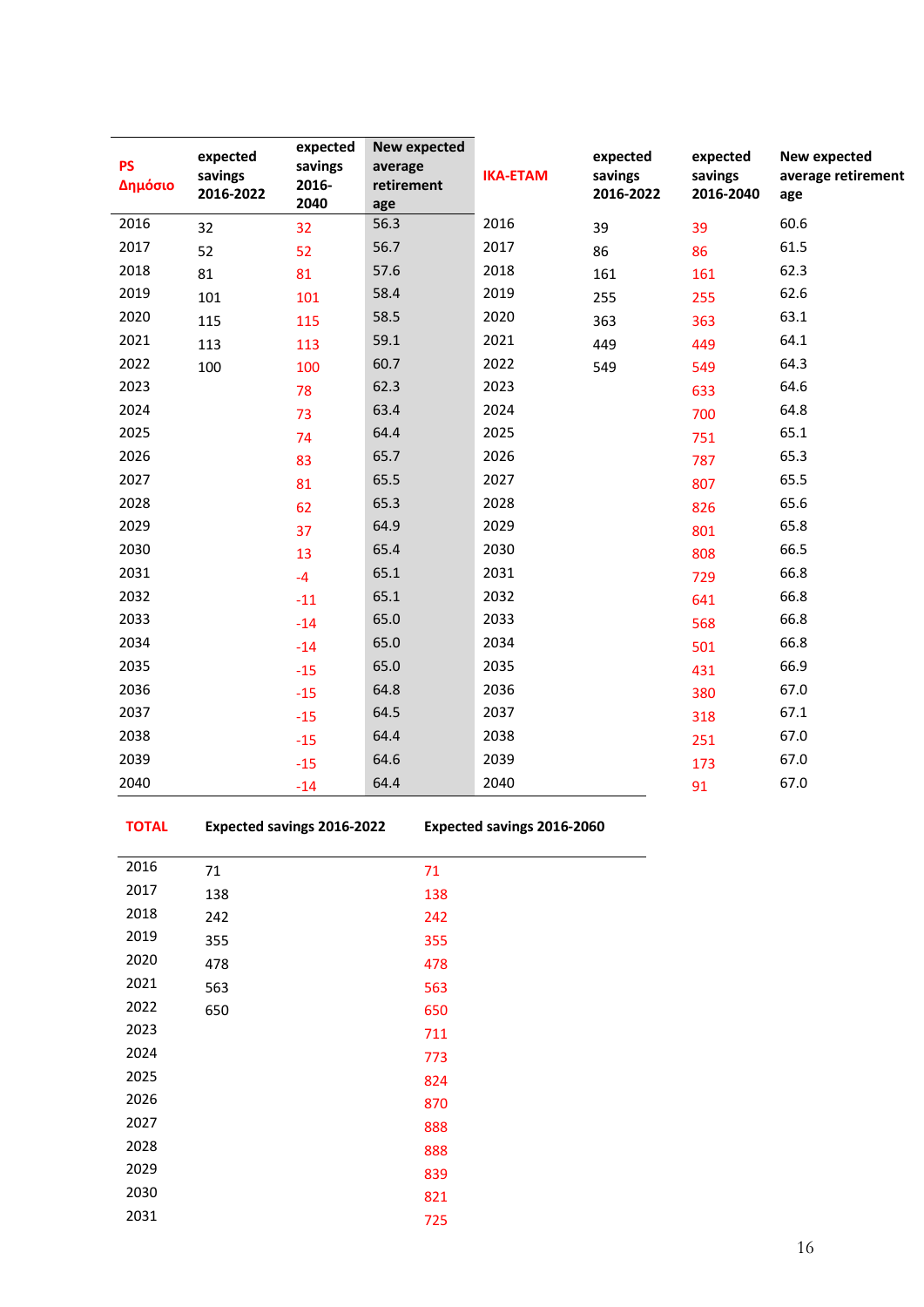| 2032 | 630 |
|------|-----|
| 2033 | 554 |
| 2034 | 487 |
| 2035 | 417 |
| 2036 | 365 |
| 2037 | 303 |
| 2038 | 236 |
| 2039 | 158 |
| 2040 | 77  |
|      |     |

- d) L. 3863/2010 New method of calculating pensions Application of Article ... of n. 3863/2010 concerning the new method of calculating main pensions to be suspended for the year 2015. The provision will be ratified by ...and will be immediately implemented.
- e) Measures against contribution evasion and uninsured work
- f) New actuarial study 2015-2050

The government is already completing a new actuarial study of the social security system 2015-2016 designed for the overall reform of social insurance legal framework. Basic Assumptions of the actuarial study of the Social Security System.

- The sustainability of the social security system is being examined for cash flow projections 2015-2050.
- Demographic projections (fertility rates, mortality, life expectancy, migration) are based on the AWG Ageing Report 2012.
- The assumptions about the workforce and migration are based on the AWG Ageing Report 2012.
- In the projections about cash flow five scenarios are examined for the average longterm growth rate of GDP (0.85%, 1.5%, 2%, 2.5% and 3%). In the projections of cash flow, the amounts refer to 31/12 of each year.
- In the model, the average retirement age is estimated based on probabilistic distribution as average exit age due to old age. Similar estimates are made for pensions for disability and death.
- As a methodology of valuation of the actuarial liability, the Attained Age Method was used, on a group basis. This method was chosen because it addresses the entire pension system.
- Projections of cash flow have taken into account 400,000 pending applications for retirement.
- The recoverability of contributions in cash flow projections was considered throughout the period (2015-2050) to be equal to the current one.
- Projections of cash flows are in constant prices, i.e. inflation is assumed to be 0%.
- For the long-term actuarial deficit, the technical interest rate of 2.5% is used. Ditto for estimating present values of cash flows.
- The valuation period of cash refers to the first quarter of 2015.
- It is considered that for each percentage point of GDP growth 15,000 new jobs are created (INE GSEE estimates) and that for each one percentage point decline in GDP growth, 50,000 jobs are lost.
- The assets of the funds (liquid and non-liquid) have been evaluated in accordance with the table below at 31.12.2014: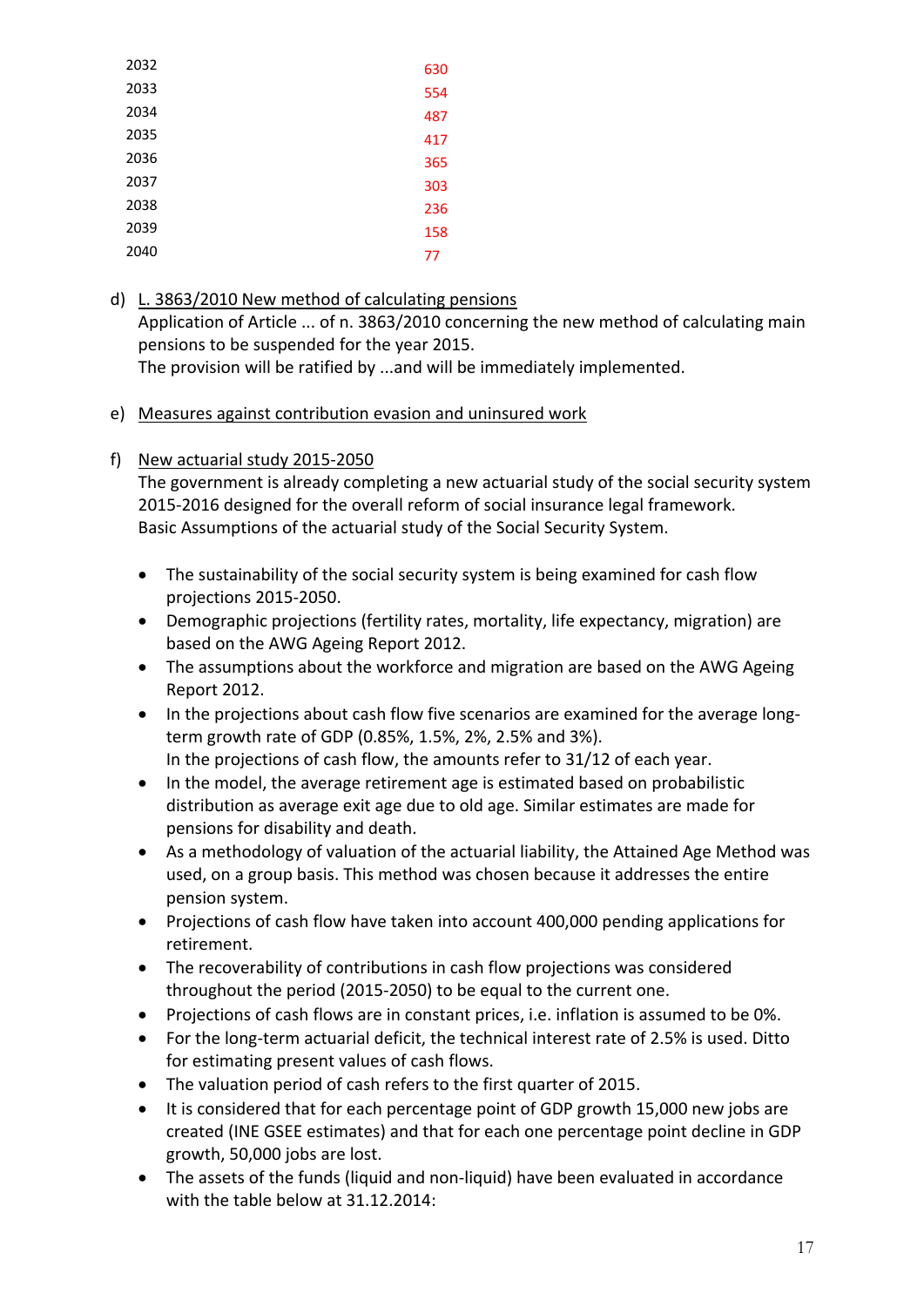| <b>Asset Class</b>                                    | Amount in billion $\epsilon$ | <b>Distribution</b> |
|-------------------------------------------------------|------------------------------|---------------------|
| Common Capital                                        | 5.3                          | 32.5%               |
| Cash (Bank deposits and cash equivalents)             | 2.4                          | 14.7%               |
| Bonds (except common capital)                         | 2.6                          | 16.0%               |
| <b>Shares</b>                                         | 1.5                          | 9.2%                |
| AKAGE                                                 | 3.7                          | 22.7%               |
| Common Capital                                        | 3.1                          |                     |
| Management Accounts with the Bank of Greece           |                              |                     |
| Total moveable assets                                 | 15.5                         |                     |
| Real estate (objective values)                        | 0.8                          | 4.9%                |
| Total moveable assets & Real Estate (Reserve<br>Fund) | 16.3                         | 100%                |

- The projection of cash flows has taken into account a long-term average return on investment equal to 2.5% (the actuarial return on investment is set equal to the technical interest rate).
- Projections of the study examined the long-term ratio Pension Expenditure / GDP, according to the methodology of the ILO.
- Pension costs are include:
	- 1) the total benefits of the main pension of the social security system (IKA ETAM, OAEE, EBRD, ETAP - media, government, OGA) except NAT and TAP – PPC, which incur expenditure of approximately 0.5% of GDP
	- 2) the total of supplementary pensions,
	- 3) benefits for EKAS. Finally, it is noted that the study does not refer to any lump sum benefits.

It should be noted that the above assumptions are the technical basis of actuarial projections of cash flow. By international standards, the technical basis should consist of realistic and rational assumptions that are to reflect in the short term the current economic situation and in the long term expectations about future economic and demographic conditions prevailing.

## **1.2 Labour relations**

## **1.2.1 Collective Bargaining Agreements**

The Greek government will reinstate collective bargaining procedures, similar to existing arrangements in other EU countries and under a plan to be approved by the ILO.

The draft law will be put out to consultation to the social partners and will incorporate modern practices of EU countries on the regulation of labour relations. In particular, there will be a revocation, through a legislative intervention of the no. 6/2012 Act of the Cabinet, as well as Paragraph 7, Article 2 of Law 3845/2010, Article 15 of Law 3899/2000, para. 6, Article 37 of Law 4024/2011, Paragaraphs 1 and 3 cases e and f and Paragraph 4 of Subparagraph IA II of the sole article of Law. 4093/2012, Article 31 of Law 3346/2010, Article 103 of Law 4172/2013 and Article 4 of Law 4303/2014.

## **1.2.2 Minimum wage**

With the same law, the minimum wage levels and salaries of workers in the private sector (those with a dependent employment relationship under private law) will rise gradually until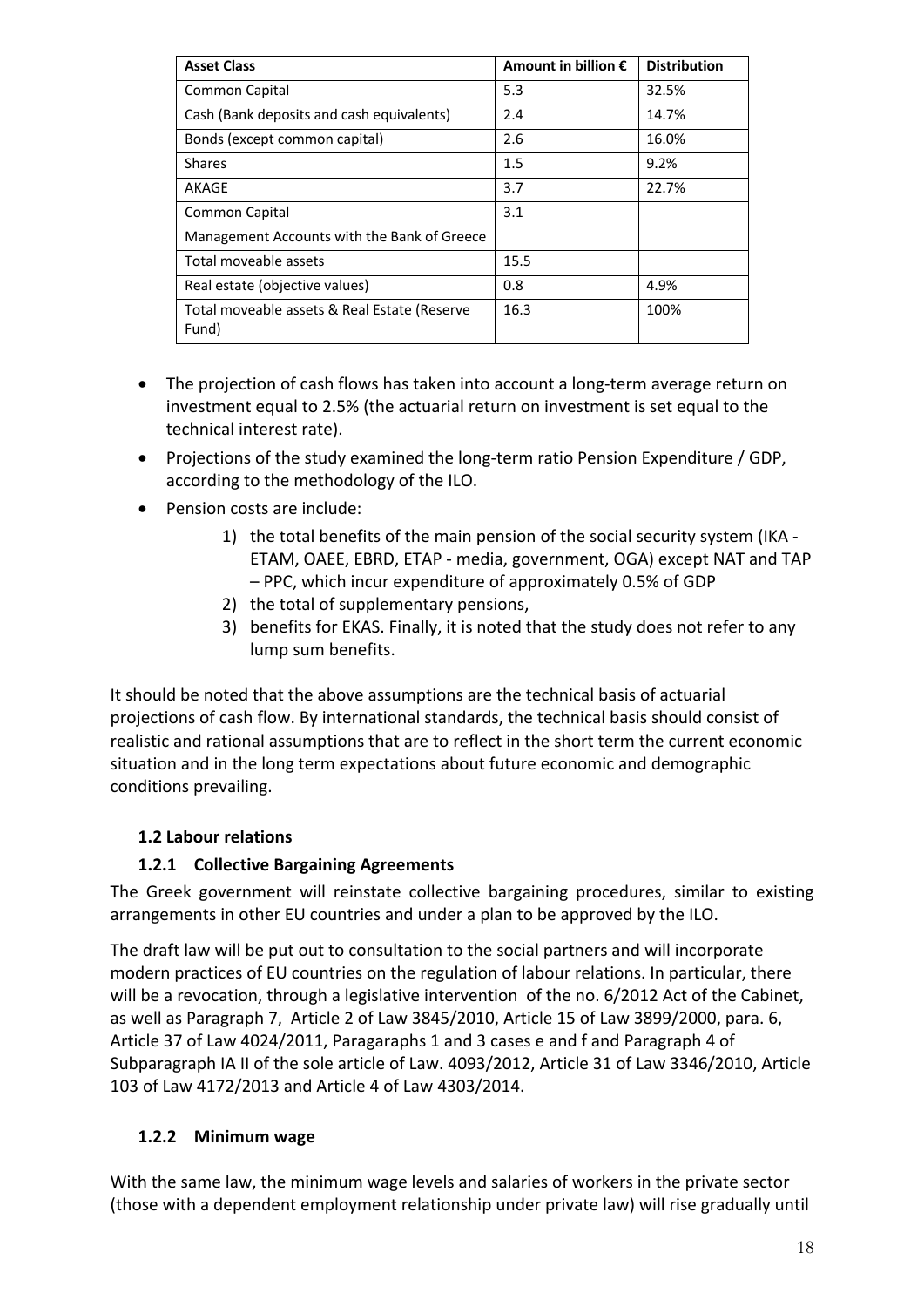the end of 2016 to 2010 levels; thereafter will be freely negotiated within the context of collective bargaining. The terms and conditions for the application of these decrees will be included in detail in the draft law to be submitted by .... and will be implemented according to its provisions.

## **1.3 Financial system, non-performing loans**

#### 1.3.1.1 Working Group - study of A.M.C, loans management

By a law provision, a working group will be set up, authorizing the Minister of Finance, Infrastructure, Shipping and Tourism with its establishment, involving the BoG, the HFSF, bank executives, independent experts and competent government officials to study the issue and make proposals to the Minister for a comprehensive non-performing loans management strategy.

The working group may assign to specialist advisors from the private sector individual studies on specific aspects of its proposals, in order to register and implement techniques and solutions that will contribute in the most effective way to dealing with the issue concerning NPLs.

1.3.1.2 Amendment to L. 3869/2010 (Katseli law)

#### i) Outstanding cases

Special sections will be formed which will exclusively deal only with the differences under l. 3869/2010 thus on the one hand speeding up the administration of justice concerning the outstanding cases and on the other hand ensuring a speedier legal process for new applications. At the same time, Article 4 of L. 3869/2010 will be amended so that the data that has to accompany the application on the income, family and financial status of the debtor can be considered as a part of the admissibility of the application and, therefore, applications that are not accompanied by a full dossier might not be accepted and not be assigned. The two above measures are expected to significantly decongest the volume of pending cases and to speed up litigation concerning both past and new applications made.

#### ii) Suspension of enforcement

This decongestion will have a positive impact as well on the problem of the long-term validity of the decisions concerning suspension of enforcement since the cases will be tried very soon and the suspension will cover a reasonable period of time. During this time and in parallel with the suspension, monthly installments will be set which will be paid by the debtor. We will consider the possibility of establishing more specific criteria concerning the setting of these monthly installments so that the judicial approach can be formulated at this stage, by more specific rules.

iii) Inclusion of small businesses in Law 3869/2010

The government will amend Law 3869/2010 so that small businesses can be included in its spectrum of application. To this end, it will utilize the available technical support and the results of studies concerning this issue.

#### iv) Other issues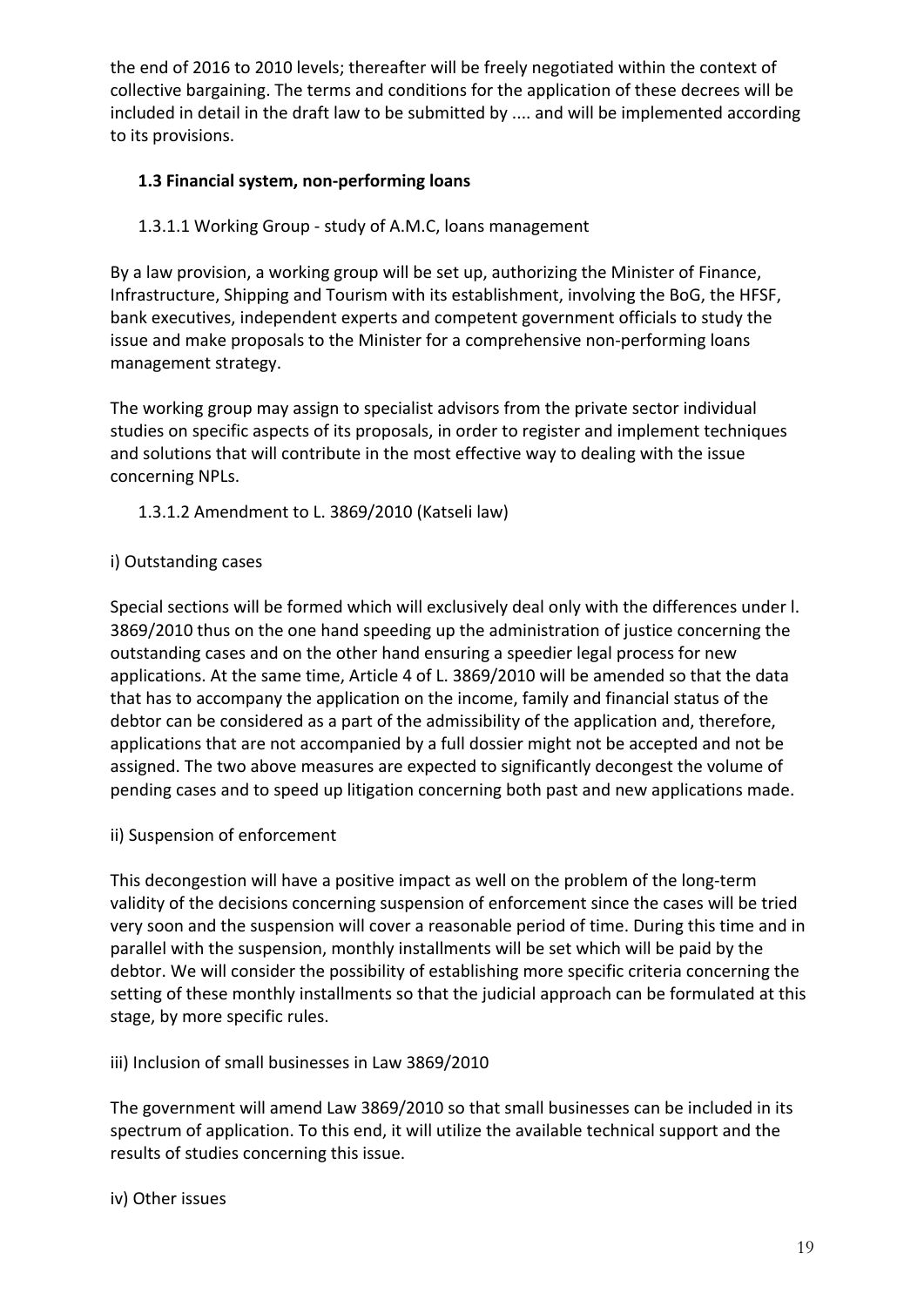#### Separation of cases

The government will amend Law no. 3869/2010 by introducing the separation of cases in order to protect the most vulnerable borrowers

## Setting priorities

The government will amend L. 3869/2010 by introducing a system of setting priorities concerning when cases are tried.

Further simplification of the provisions

The government will amend L. 3869/2010 in relation to the rights and the obligations of the applicants and the interventions of the judges.

- Nonpayment of installments

The government will amend L. 3869/2010 in relation to the penalties incurred if installments are not paid.

Concerning the possibility of reducing the loan to 80% of the objective value. The government will amend L. 3869/2010 by abolishing the provision which provides the possibility for the amount of the loan to be reduced to 80% of the objective value. The relevant amendments will be ratified by …. and will be implemented immediately.

v) Implementation of L. 4307/2014

Law 4307/2014 concerning the heavily indebted companies will be implemented and the necessary circulars and administrative measures will be issued for its proper implementation.

vi) Reactivation of the Governing Council of Private Debt Management

The Governing Council of Private Debt Management (article 1, L. 4224/2013) will be activated. It will be responsible for monitoring the implementation of the strategy which will be prepared by the Working Group for the management of non-performing loans. To strengthen the work of the Governing Council of Private Debt Management a Special Secretariat will be created, which will be staffed by transferring to it specialized personnel of the Public and wider Public Sector.

e) Mediation Code – strengthening of settlements

Until the study is completed and its proposals concerning the overall NPL management strategy are implemented, the government will take concrete steps to intensify the mediation procedures under the Banking Code of Ethics in order to settle the largest possible number of such cases through a private agreement between bank - debtor. For this reason an information campaign will take place in order to encourage the debtors to go to the banks and seek friendly settlements as well as to find out about their rights as they are laid down in the Banking Code of Ethics.

f) Temporary moratorium on auctions of primary residences or sole residences

The government will introduce a temporary suspension of auctions of primary or sole residences. The criteria for inclusion in the temporary status will be:

- The objective value of the property should not exceed 200,000 euro.
- The annual declared family income should not exceed 35,000 euro.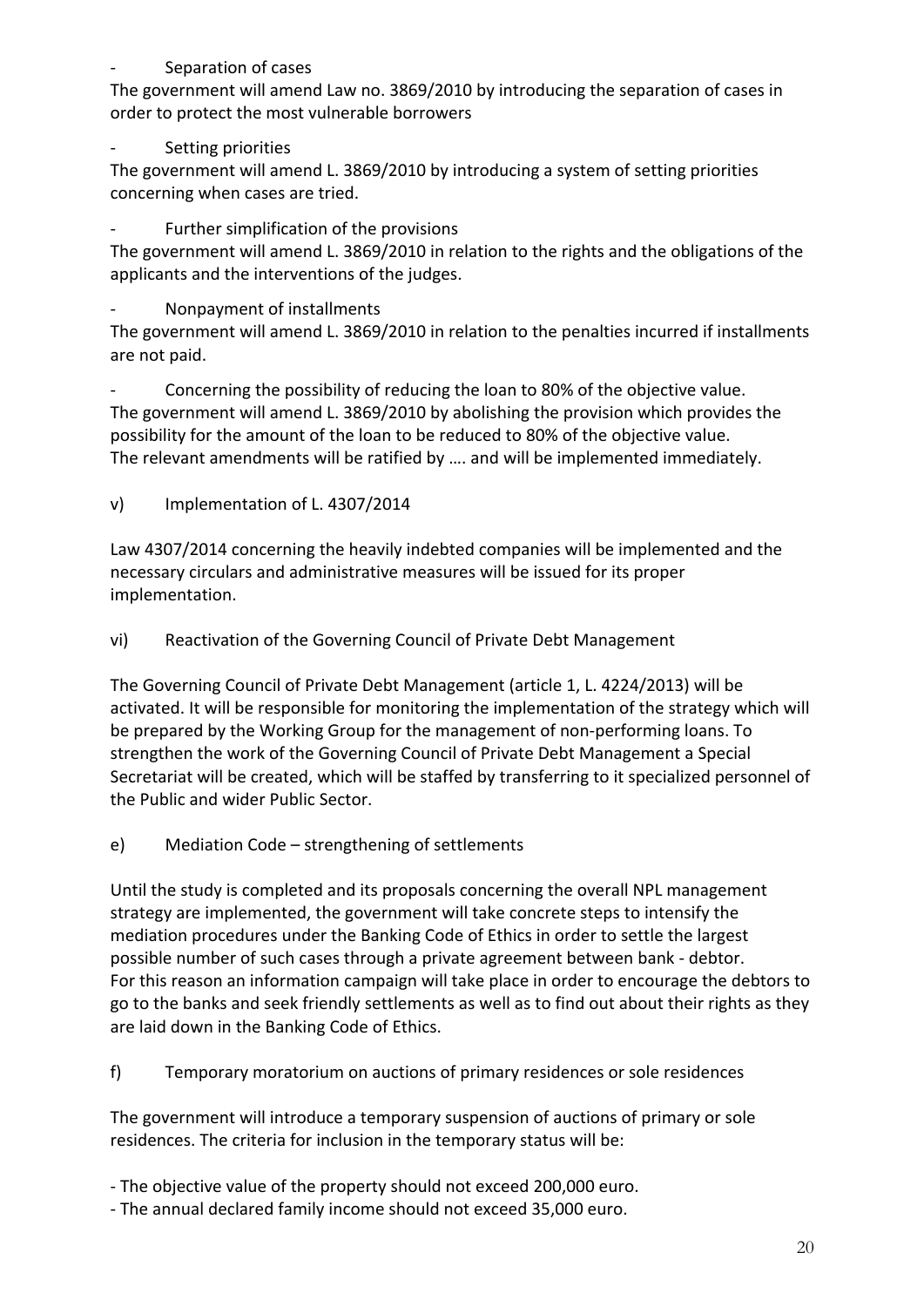- The total value of movable and immovable assets should not exceed 270,000 euro, of which the total sum of bank deposits and other movable assets should not exceed 15,000 euro.

- At the same time, there will be an obligation to make proportional payments depending on the annual family income as follows:

| Annual income limit | <b>Monthly</b><br>installment | <b>Installment</b><br>amount<br>as<br>a<br>percentage of income | <b>Installment</b><br>amount<br>as<br>а<br>percentage of the tax scale |
|---------------------|-------------------------------|-----------------------------------------------------------------|------------------------------------------------------------------------|
| 5000                | 8€                            | 2%                                                              | 2%                                                                     |
| 10000               | 50€                           | 6%                                                              | 10%                                                                    |
| 15000               | 133€                          | 10.7%                                                           | 20%                                                                    |
| 20000               | 258€                          | 15.5%                                                           | 30%                                                                    |
| 25000               | 425€                          | 20.4 %                                                          | 40%                                                                    |
| 30000               | 633E                          | 25.3%                                                           | 50%                                                                    |
| 35000               | 883€                          | 30.3%                                                           | 60%                                                                    |

For example: an individual with an income of 7,000€ will pay 2% per month for the first 5,000 € and 10% for the remaining 2,000. Therefore the monthly installment will be  $8 + 16.7$  $= 24.7 \text{ E per month}$ 

The relevant amendments will be ratified by …. and will be immediately implemented.

#### **1.4 Justice**

#### **1.4.1 Judicial reform**

Apart from the above two issues, judicial e-Government (e-justice), mediation and out of court settlements, judicial statistics, the acceleration and rationalization of civil and administrative proceedings and the streamlining of the process concerning judicial stamps and administration fees belong to this section. In the discussions so far on these issues there were no substantial disagreements as the Greek authorities also recognize the issues as systemic problems of the Greek justice system.

The technical teams requested at the last meeting/video conference to submit to them notes with the areas of action and a timetable of activities.

#### E-justice

There are programmes under way and commitments primarily through the NSRF which are updated at regular intervals. The services of the Ministry of Justice have already prepared a multipage action plan in Greek, which will be sent tomorrow along with the other notes to the technical teams.

#### Mediation and out of court settlement

The institution and its importance have already been accepted by the political leadership of the Ministry, while a parallel diversification and simplification of the existing procedures had a positive response from the technical teams. For this purpose we intend to have set up a Working Group by the end of May with the participation of members from the three legislative committees (Code of Civil Procedure, Bankruptcy, Mediation). This Group will consider the possibility of implementing the institution from 2016 onwards as a procedure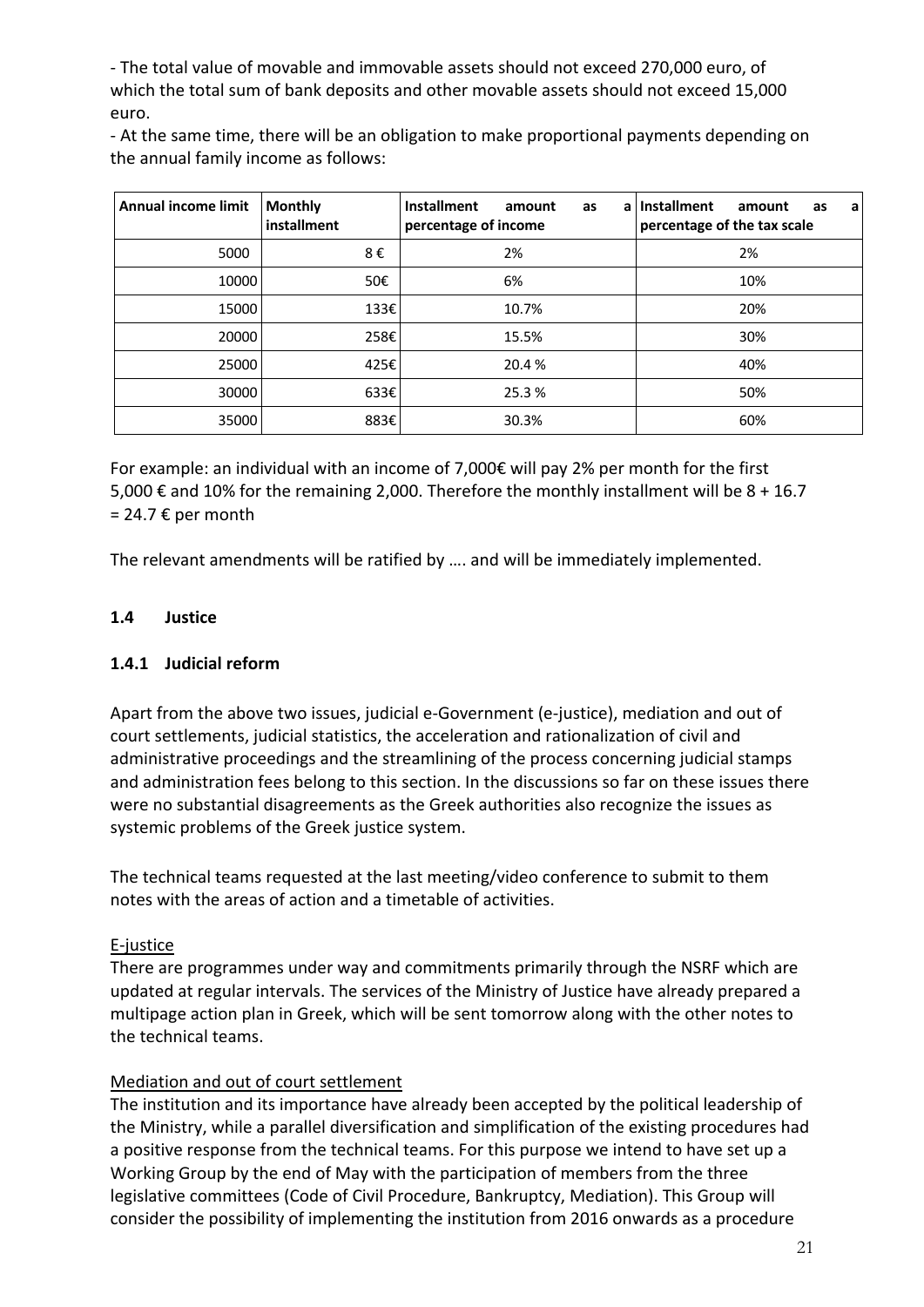prescribed by the Code of Civil Procedure, with an optional or potential character for commercial disputes and in order to propose solutions so as to better integrate the institution in the Greek legal system.

## Judicial Statistics

In addition to technical support via programmes which is expected to improve data collection for Justice, there are already on the Ministry's website statistics posted quarterly, which the teams of the Institutions use.

### Rationalization of civil and administrative proceedings

We are working on concrete proposals and solutions that combined are projected to accelerate justice administration. A Working Group will be established concerning the reform of the Administrative Procedure Code, as well as a Group re direct legal provisions and the amendment of the Courts Organization.

### Streamlining of the process concerning judicial stamps and administration fees

Concerning court fees, we will try to reduce the excessive amounts in order to allow for greater access to justice, especially for lower income groups and to exam the rationalization of the payments, and with the distinction of whether they concern property disputes or not. Furthermore, we will seek ways to ensure transparency of the sums paid by the parties. Regarding civil proceedings there will be a discussion in the special legislative committee of the Code of Civil Procedure and we will seek to reduce revenues by rationalizing court fees by imposing a specially increased fee on the cases of postponements so as to limit them and thus speed up the trial.

Regarding the administrative proceedings, this issue will be discussed within the working group/legislative committees for the reform of the Judicial Procedure Code.

For the above topics [e-justice, mediation and out of court settlements, judicial statistics, speeding up and rationalizing civil and administrative proceedings] an 18 month programme of technical support will be implemented with funds from the european Commission (TASK FORCE) in cooperation with Austria's Ministry of Justice.

## **2.4.2 Civil Procedure Code - Bankruptcy Code**

The Civil Procedure Code will be revised with the special Committee of the Ministry of Justice based on the "Chamilothori Plan", with interventions in its chapters:

- Procedures in first instance courts
- Special procedures
- Obligatory enforcement
- •

Article 977 provision of the Civil Procedure Code which regulates the ranking of creditors will be amended. From the requirements described in the provision of Article 975, those that are based on providing employment and the proportional insurance contributions will be executed preferentially (excluding compensations). Of the remaining amount, the tangibly insured (mortgage) creditors will be proportionally served at 70% and the remaining (nontangible mortgages) and non-privileged ones at 30%.

The work of the Legislative Committee on integrating the Bankruptcy Law of the Recommendation of the european Commission from March 2014 will continue beyond 31.3.2015 so as to fully adapt Greek law to international practices and the european Institutions.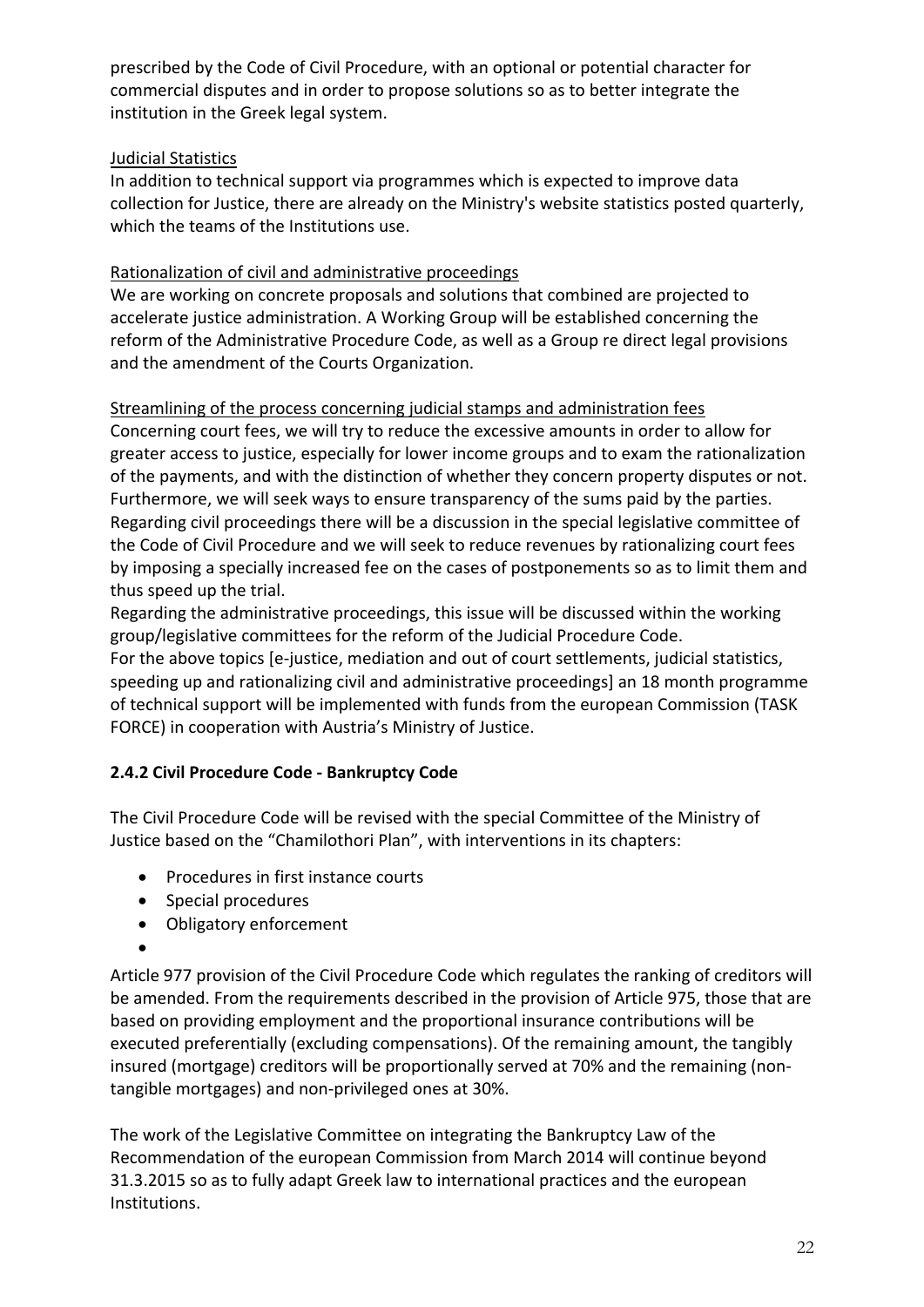The new Civil Procedure Code will be completed and will be ratified by …… and will be implemented on ……

The new Bankruptcy Code will be completed by October 2015 and provisions related to other regulations of this will be completed and will be incorporated into the law by .. ... .. The new bankruptcy code will include the amendment of Article 99.

Finally, the Greek government will legislate the necessary measures for the implementation of the "Dendias" and "Katseli" Law in collaboration with the Ministry of Finance.

[Note: Chapters concerning the Civil Procedure Code are pending the completion of the agreement with the institutions.]

## **2.5 Product Markets and Opening Up the Professions**

## **2.5.1 Product Markets**

## Tourist leases

The Greek government will proceed with the liberalization of leases for holiday homes by eliminating the lease obligation for a minimum period of 30 days.

It will also proceed with regulating the e-market for leasing holiday homes in order to protect healthy competition and to ensure tax revenues.

The relevant provision will be ratified by …. and will be immediately implemented.

## **Transportation**

- Tourist Buses The Greek government will proceed with the amendment of the relevant legislative framework (L. 711/1977) in order to expand the transport work carried out by the special tourist buses of public use.
- In particular, it will be possible to transport predetermined groups of people and luggage.
- The relevant provision will be ratified by …. and will be immediately implemented.
- Air transportation The Government will implement an action plan concerning the restructuring of the Civil Aviation Authority according to the provisions of european legislation.

Logistics- The Government will immediately issue the JMD re the Establishment of the Council for Development and Logistical Competitiveness as provided for in Law. 4302/2014. It will also proceed with the existing National Strategy for the Supply Chain and will work closely with the World Bank.

Beverages – Reform of the Food and Drink Code - The Government will implement (a large part of) the recommendations contained in the  $2<sup>nd</sup>$  OECD Toolbox. Specifically, the government will immediately implement recommendations No. 2, 3, 4, 5, 6, 7, 9, 10, 11, 25, 26, 27, 33, 34, 39, 47, 49, 72, 73, 74, 75, 76, 80, 82. The relevant regulatory provisions will be issued by .... and will be immediately implemented. EFET will proceed with the reform of the Food and Drink Code.

Petrol products - The Government will implement (a large part of) the recommendations contained in the 2<sup>nd</sup> OECD Toolbox.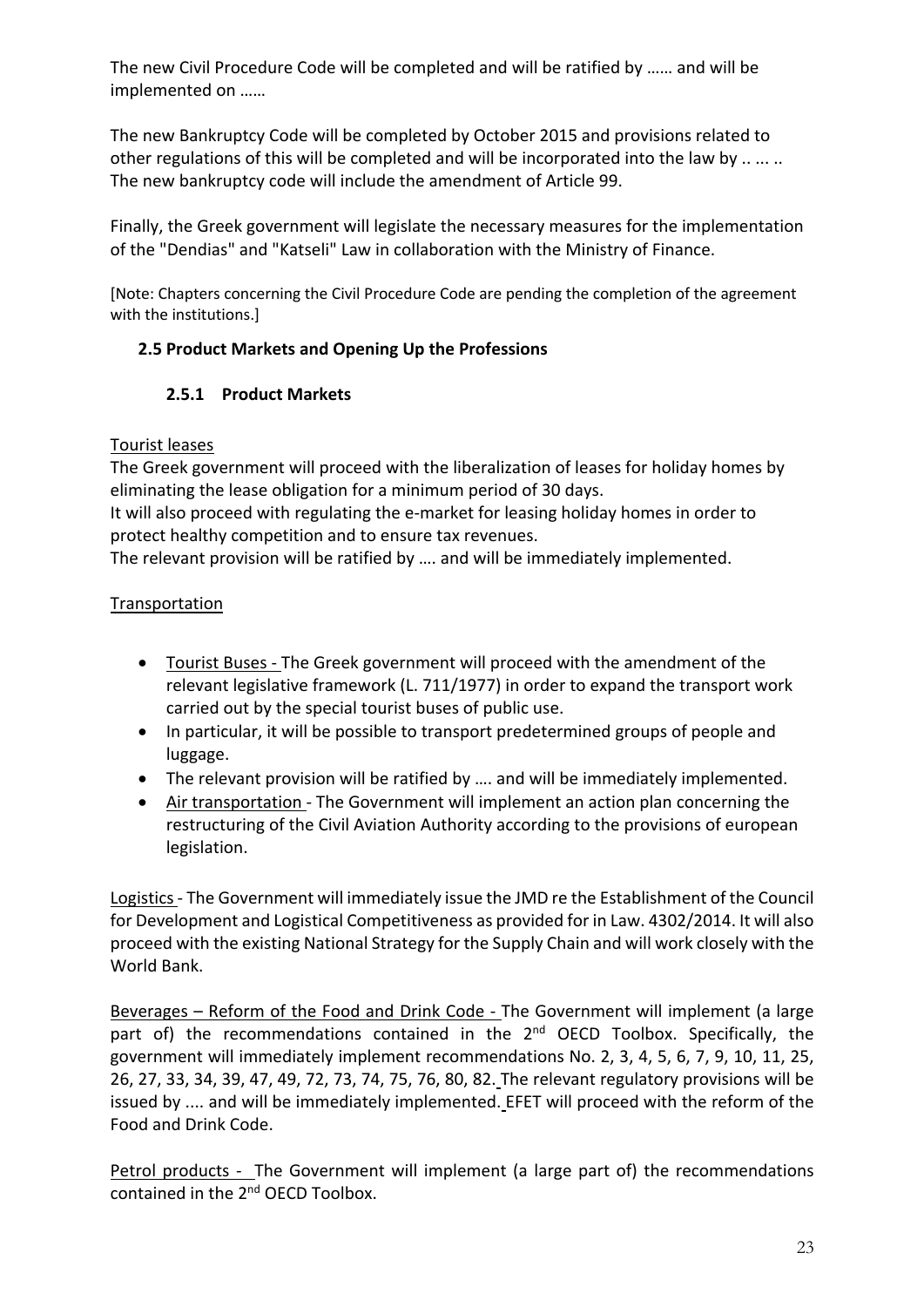Manufacture study viz. wholesale trade, banking, media - The Government will assign the OECD to conduct a study concerning the markets of the Media, manufacture, wholesale trade, banking, e-commerce in order to adopt regulations for strengthening competition. The study will be submitted by ….

Construction – European Specifications - The relevant Ministry of Economy, Infrastructure, Marine and Tourism will implement the following action plan for the alignment of the GTS (building materials specifications) with European standards. First, it will proceed to immediately award the harmonization project of the first 50 GTS in Egnatia Odos SA (as the Managing Authority). The deliverables of the project will be formalized by ELOT (Hellenic Organisation for Standardisation) and then the relevant Ministerial Decision will be issued. The completion of the project and the issue of regulatory acts will be completed by 10/2015 (4 months). Second, the relevant Ministry will proceed with the immediate establishment of the Standing Committee for Updating the total body of the GTS and their alignment with the Descriptive Invoices. In the first phase, which will last three months, there will be a comprehensive overview of the remaining 390 GTS and those in need of alignment with European standards will be identified. Third, the relevant Ministry will proceed with the assignment, through the same procedure described in the first step, of the alignment project for those GTS out of the 390, which are found to be in need of alignment.

Telecommunications – Crossover Right – The Greek government plans to introduce further simplifications, on an ad-hoc basis, in order to facilitate and expedite the implementation of on-going broadband infrastructure projects. In particular, a fast-track procedure has been applied for obtaining rights of way for the MAN project, and legislative provisions aiming to simplify administrative procedures for the ongoing Rural Broadband project were considered. Our analysis concluded that it will be preferable to follow an alternative "fasttrack" procedure, which is already on-going.

We elaborate on further amending the current legislative framework, towards addressing the problems that have been identified; this task is carried out in parallel with the work for adopting Directive 2014/61/EU (BB Cost Reduction). To this end, an inter-ministerial committee has been set up that carries out impact analysis and assessment and will propose the appropriate legislative, regulatory and/or other administrative provisions necessary to comply with the Directive. Preliminary findings of the impact assessment show that, due to the very low cost for mini-trenching digging (ITU L-48) in Greece, limited results are to be expected. Specific areas with higher impact are: a. intra-telecom sector re-use (particularly in metro areas for fiber and ducts), b. submarine power cables (fiber connecting islands) and c. highways' infrastructure (fiber as alternative routes for backhauling, closing fiber "rings"). Item (a) has been tackled in 5 below (Decision No. 750/7/17.02.2015). Items (b) and (c) will be priority focus for the inter-ministerial committee expected to conclude to recommendations by end August. Drafting and consultation by end October. Official Bill by end December. Further specific actions include:

| <b>Action</b>                    | State of play                                   | <b>Priority</b> | Roadmap                                |
|----------------------------------|-------------------------------------------------|-----------------|----------------------------------------|
|                                  | Completed for mobile base                       |                 | Procedural specifications by 30/9/2015 |
|                                  | stations - ΣΗΛΥΑ. Fixed networks                |                 | Pilot implementation by 31/12/2015     |
| A.A.1: Centralization (one-stop- | licensing (incl. rights of way)                 |                 |                                        |
| shop) of the licensing           | pending. Centralization of the                  | 2               |                                        |
| procedures                       | procedure to follow                             |                 |                                        |
|                                  | clarification/rationalization (see              |                 |                                        |
|                                  | A.A.12) and registry (see $A.\Sigma.\Sigma1$ ). |                 |                                        |
| A.A.2: Electronic                | ΣΗΛΥΑ procedures under review                   |                 | Recommendations by EETT for ΣΗΛΥΑ      |
| interconnection to the e-        | by EETT (NRA) and GSTP                          | 2               | improvements by 31/7/2015              |
| <b>Application System</b>        | (Ministry).                                     |                 |                                        |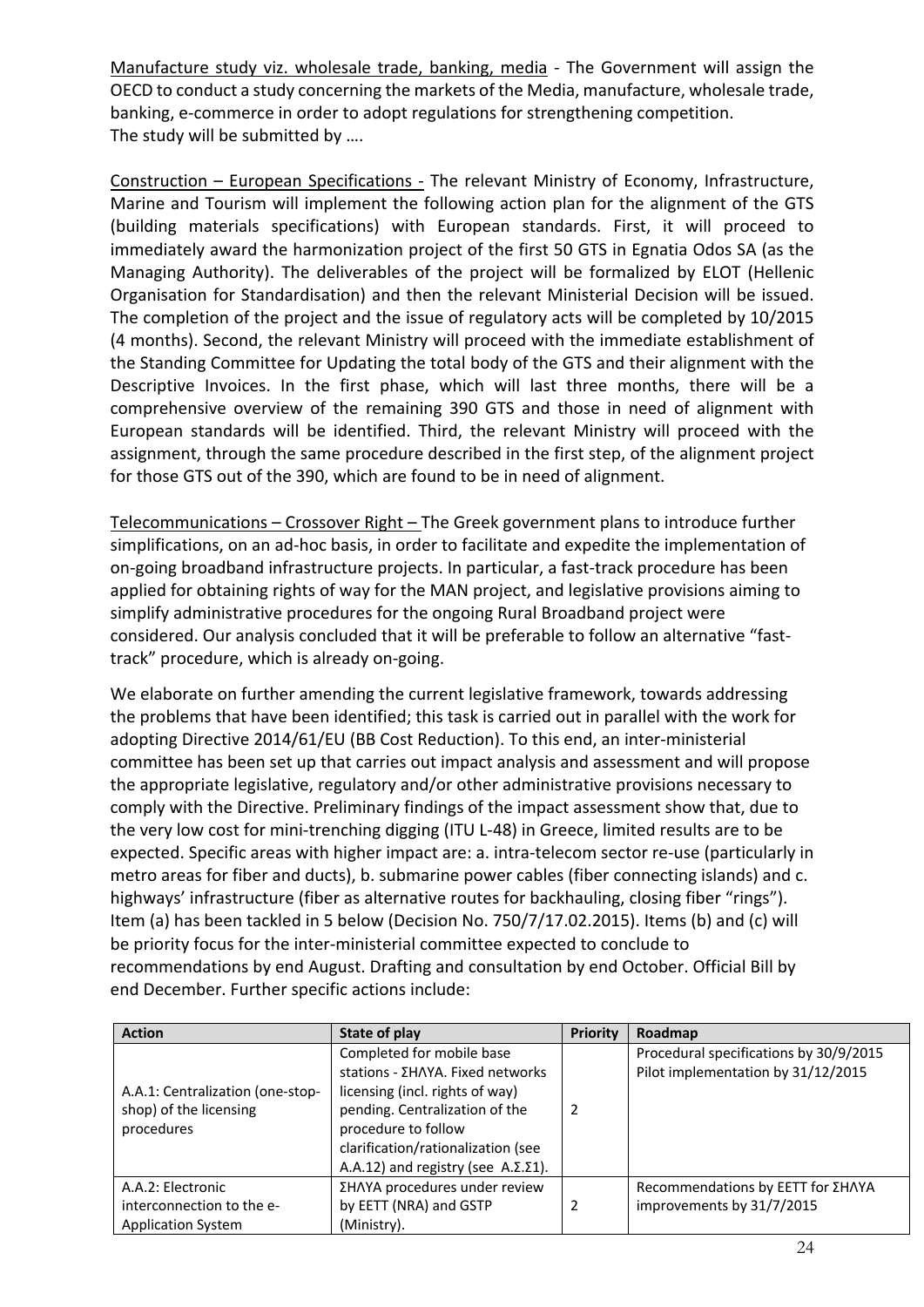|                                                                                                                                                                                      |                                                                                                                                                                                      |                | Implementation of recommendations by<br>31/12/2015                                                                                                                                                                                                                                                 |
|--------------------------------------------------------------------------------------------------------------------------------------------------------------------------------------|--------------------------------------------------------------------------------------------------------------------------------------------------------------------------------------|----------------|----------------------------------------------------------------------------------------------------------------------------------------------------------------------------------------------------------------------------------------------------------------------------------------------------|
| A.A.5: Centralization (one stop-<br>shop) and digitization of all<br>procedures for the granting of<br>rights of way                                                                 | Pending. Centralization of the<br>procedure to follow<br>clarification/rationalization (see<br>A.A.12) and registry (see $A.\Sigma.\Sigma1$ ).                                       | $\overline{2}$ | Procedural specifications by 30/9/2015<br>Pilot implementation by 31/12/2015                                                                                                                                                                                                                       |
| A.A.7: Definition of "low<br>impact" technical projects<br>involving simpler licensing<br>procedures (or simple prior<br>notification) as regards the<br>acquisition of right of way | Completed: Law No. 4281/2014<br>(FEK A 160/8.8.2014), Article 211                                                                                                                    |                |                                                                                                                                                                                                                                                                                                    |
| A.A.8: Establishment of<br>simplified licensing procedures<br>under special circumstances,<br>such as implementation of<br>large scale projects                                      | Special exception prepared for<br>rights of way for the Rural<br>Broadband. Currently under<br>review, decision due by<br>30/4/2015                                                  | $\mathbf{1}$   | Failed, see item 3 above.<br>*Horizontal exceptions to be sought for<br>"pre-requisites" (article 4 KYA 725/23) by<br>30/6/2015 - making use of Law Art. 211<br>of N.4281/2014. *Clarifications and<br>"manual for granting RoW" addressed to<br>"granters" (article 5 KYA 725/23) by<br>30/6/2015 |
| A.A.12: Clarification of the<br>rights of way framework.                                                                                                                             | Internal evaluation was<br>completed on 9/10/2014.<br>Currently under review, due by<br>30/6/2015.                                                                                   | 1              | On schedule, see item A.A.8 above                                                                                                                                                                                                                                                                  |
| A.Σ.Σ1: The project<br>"Development of a Digital<br>Register of the Network<br>Infrastructure of the Country"                                                                        | Under implementation by<br>contractor - project completion<br>due by 26/9/2015. Extensive<br>ongoing collaboration with<br>stakeholders to collect data and<br>populate the registry | $\mathbf{1}$   | On schedule                                                                                                                                                                                                                                                                                        |

## Non-Prescription Medications

The Government will legislate a provision, according to which the distribution network of Non-Prescription Medications will expand and will allow for, under certain conditions, their being sold by specially constructed outlets in supermarkets. It will also establish a system of monitoring and control, as, on the one hand, a necessary condition is the administration of Non-Prescription Medications under the supervision of suitably qualified personnel, and, on the other, it will require obtaining the relevant license to ensure compliance with the necessary reserves and rules.

The relevant provision will be ratified by …. and will be immediately implemented.

#### **2.5.2. Professions**

#### Notaries, Court Bailiffs - Reduction in Notary remuneration

Notaries: A new Joint Ministerial Decision will be issued replacing no. 111376/12 (Government Gazette 13B/11.1.2012) setting out the rights of notaries, according to which the proportional remuneration for an amount up to 120,000 euro will be reduced from 1% to 0.8%. The new Joint Ministerial Decision will be issued by …. and will be immediately implemented.

Commissioning a study to abolish geographical areas and minimum fees for Court Bailiffs: The Ministry of Justice will launch a tender for a study on the profession of court bailiffs. The object of the study will be to:

• Record the situation regarding the geographical restrictions that exist concerning the exercise of this particular profession.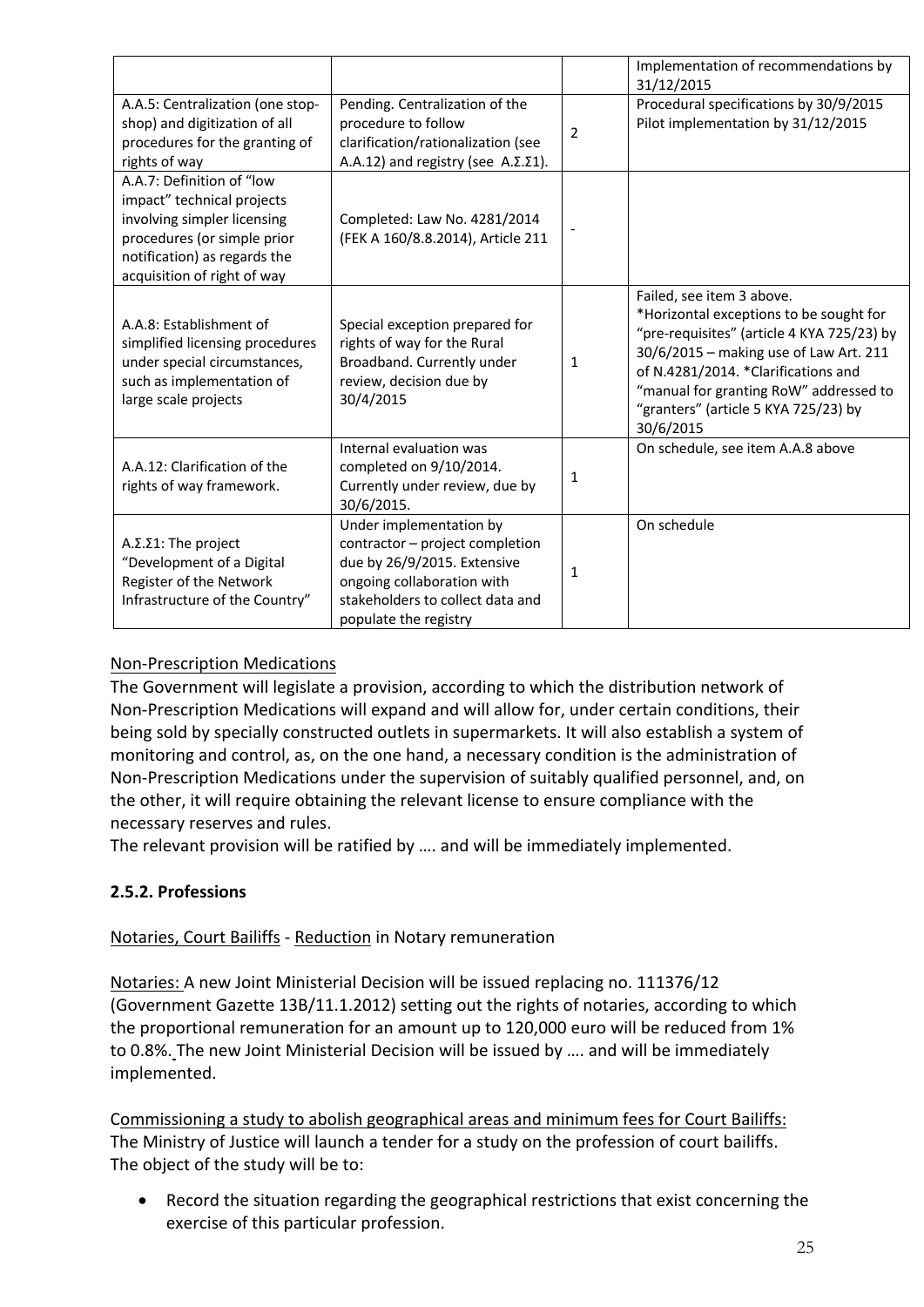- Record the situation concerning the regime of the minimum remunerations.
- Identify Good Practice that exists in EU countries, in relation to this specific profession.

The study will be completed by September/October 2015. Based on the study's results, the provisions of L. 2318/1995 will be modified and in particular:

- a) par. 3 article 1, which determines geographical restrictions
- b) articles 49-50, relating to remuneration.

Additionally, a new JMD will be issued by the Ministries of Justice and Finance in order to set remuneration. The enactment of the relevant provision and the issuing of the regulatory provisions will have been completed by 11/2015 and will have been implemented by 01.01.2016.

Gymnasiums – Other: Article 32 of L. 2527/1997 (p.d. 219/2006) will be amended in order to simplify the procedures to set up and operate a gym. The relevant regulatory provisions will be ratified by … and will be immediately implemented, at the very latest by 31/12/2015.

#### Reconstitution of the Inter-ministerial Commission regulating professions

### Entrepreneurial Environment

The Greek Government will bring to a vote a provision, through which the framework of the regular monitoring of enterprises will be incorporated, as per EU Directive 2013/34/EU in order to reduce the administrative burden on SMEs and to overhaul the monitoring framework so as to ensure transparency and accurate information.

Through this measure, the medium and large entities of Art. 2 of L. 4308/2014 will be subject to mandatory regular review by auditors as well as the consolidated financial statements of small, medium and large groups of Art. 31 of L. 4308/2014.

The relevant provision will be ratified by …. and will be immediately implemented.

National Export Promotion Plan - Implementation of the new law on licensing enterprises The Government will proceed with the implementation of L. 4262/2014 on the licensing of enterprises and has begun the process of preparing to issue the necessary administrative regulations.

An Inter-ministerial Commission for the coordination of all involved Ministries will be established and cooperation will begin with the World Bank.

Cadastral Register - Progress on cadastral and forestry mapping

Cadastral projects:

With respect to the existing real property rights (~37.000.000):

- 21,8% of the rights of the Country Cadastre has been completed and operates
- 23,5% of the rights of the Country cadastral survey projects are currently under development
- 54,7% of the rights of the Country cadastral surveys tendered

The relevant authorities will submit to the E.C, by June 2015, a major project application for co-financing of the current phase of the development of the project. Furthermore, in the next two months, the Minister Alternate of the Environment will propose the necessary Joint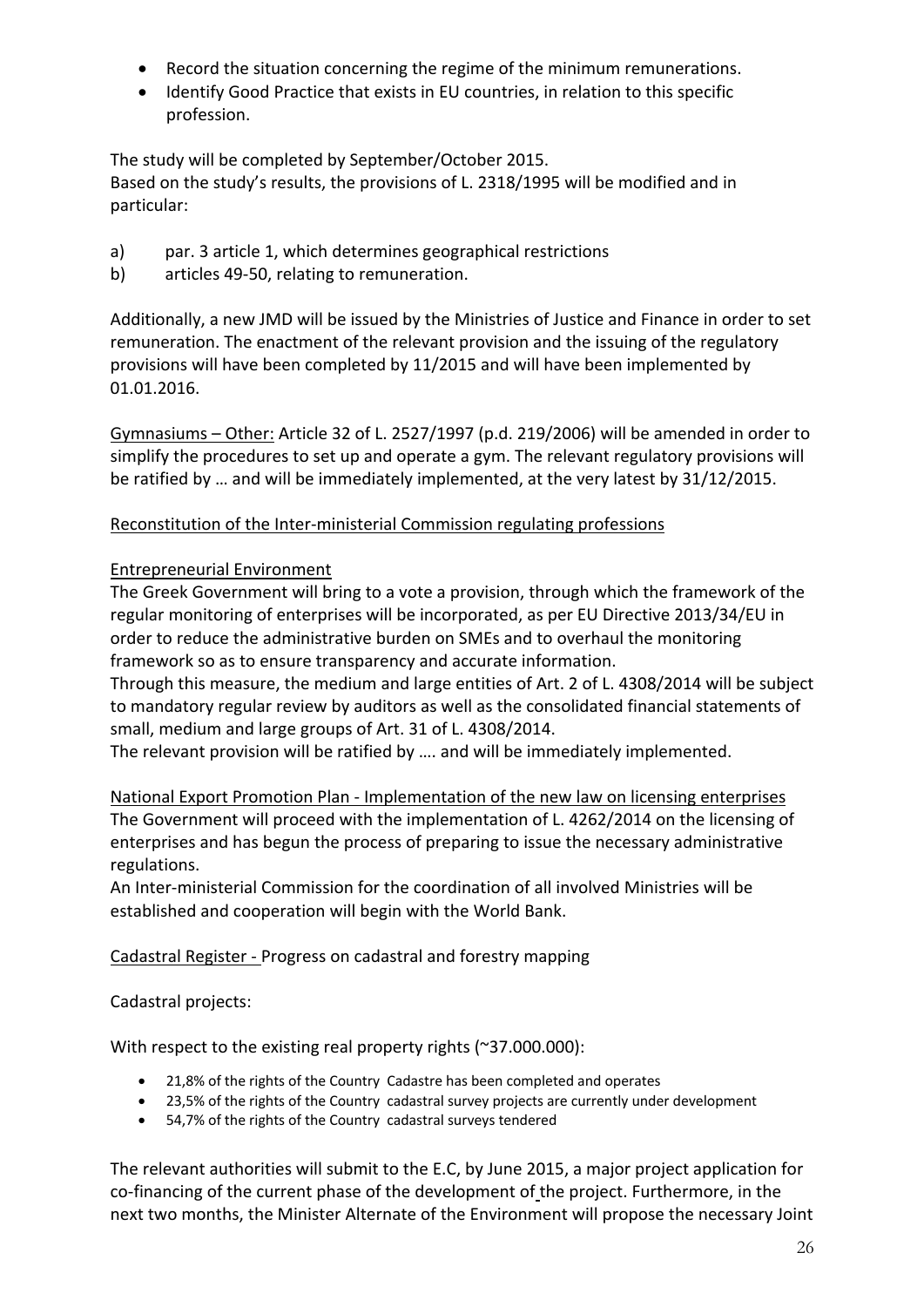Ministerial decisions to the Ministry of Finance for the collection of the cadastral fees that have not yet been collected yet from the completed cadastral projects.

#### Forest map planning:

A final tender remains to be announced to develop the forest maps for the remaining parts of the Country and to publicly suspend and certify the forest maps for the whole Country following the issuance of some pending Government Decisions. These decisions are expected to be issued by August 2015.

Funding (budget ~70M€) will be allocated from the "Green Fund" to cover the cost of the project

### Other Actions:

By the end of 2015, the basic principles of the government strategy regarding the final cadastral offices will be finalised.

Regarding progress on e-registration of new real estate transcactions by notaries, the project has been outsourced and EKXA with its contractor works closely with all the stakeholders in order to have the web-service available and fully operational by December 2015. The Ministry of Environment with a Ministerial Decision has set the date for officially starting the service by the 21st of December 2015.

With the appointment of all the Secretaries General of the new Government and the new Board of Directors of EKXA, an updated roadmap for the integration of spatial databases will be proposed

#### Nuisance charges

-

Nuisance charges, and contributions that are set out by the provisions of art. 3 L. 2302/1995 (Association of Electricians), art. 10 par. 2 L. 2556/1997, art.26 L.2873/2000, art. 52 L. 4155/2013 and in the provisions of MD 50984/7949/2013 (charge for reissuing a driving license in favour of the MPF), art. 18 L. 2121/93 (Copyright Creators and Press Publishers Associations), in L. 4194/2013 , art. 13 ν.1474/1984 (GEOTEE), art. 30 L. 4507/1966 (Coordination Committee of the Union of Notaries), art. 10 L. 2932/2001 (charge on ferry tickets), art. 26 L.2127/1993 and art. 184 L. 2960/2001, art. 1 L.399/1976 and art. 7 L. 1080/1980 (charge on bathers at Hot Springs), of art. 23 L. 3756/2009 (charge on those staying at a camping site) are abolished by legislative provision that will be voted by …….. The tax set in the provisions of articles 2 par. 1 of L. GPOI/1912 as replaced by art. 1 of L. 4093/2012 and 16 par. 16 LA (GG Α' 237/5-12-2012) is abolished relating to the part concerning its being paid to EOPPY, and the withholding of tax of par. 2 art. 11 L. 2042/1992 will become optional following the relevant application by the pensioner while it is expected that there will be a reduction of the contribution on the tuition fees of private schools as foreseen under the provision of art. 47 L. 682/1977. Under consideration is the abolition of the special levy referred to in the provisions of articles 13 L. 3689/2008 and 94 L. 2127/1993. The fees in favour of ASEP under the provision of articles 16 L. 2190/1994, 7 L. 2527/1997 and 46 L. 3979/2011 will remain, as will those foreseen in the provisions of art. 3 L. 4547/66, art. 12 4577/66, art. 11 and 14 of R.L. 248/77, of L. 1730/87, art. 15 L. 1866/89 and art. 11 L. 3021/2002 (fee in favour of the state radio), those foreseen in art.15 r.l. 248/1967 (fee in favour of the periodical press), those foreseen in art. 3 L. 4547/66, art. 12 4577/66, art. 12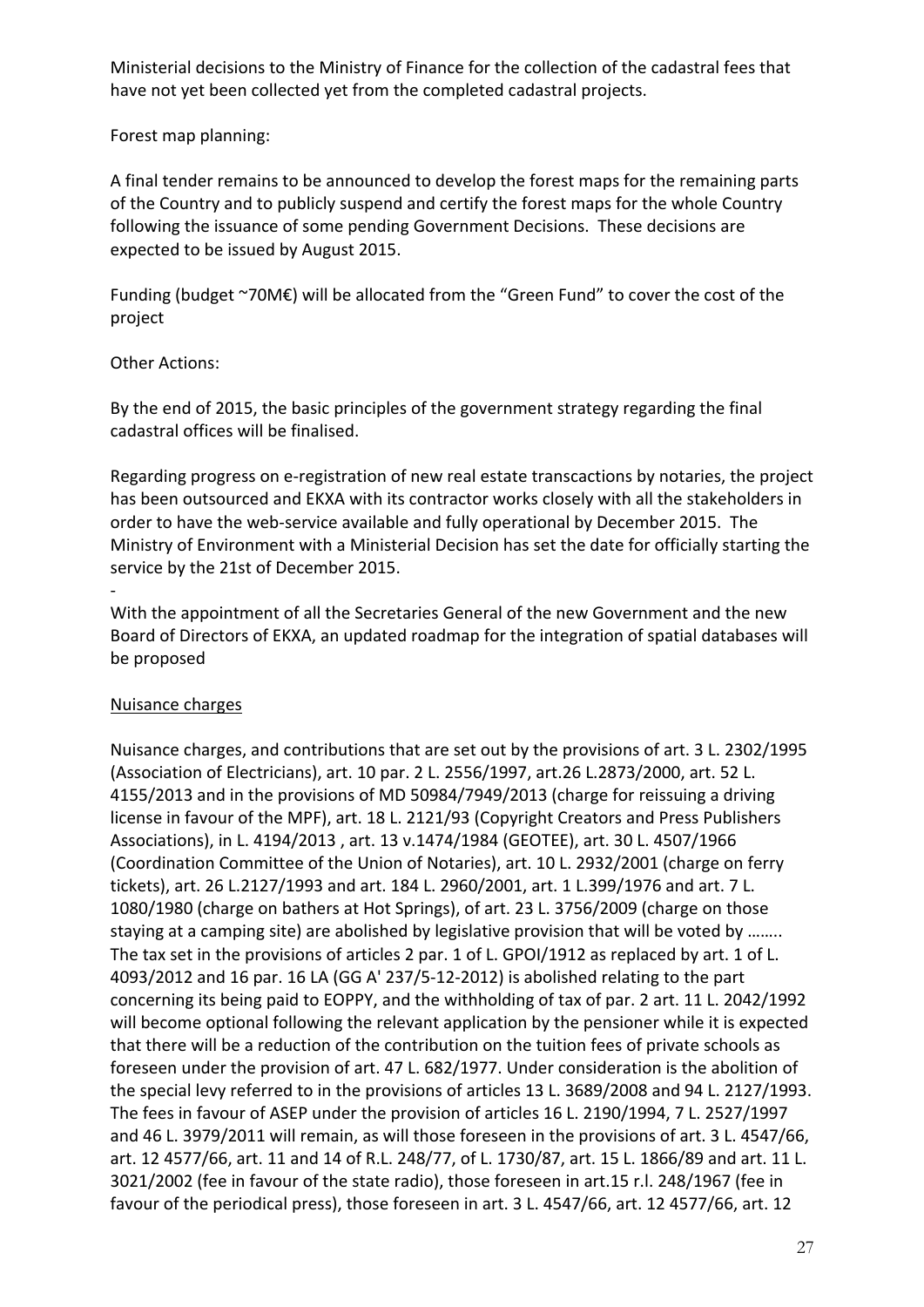and 14 of r.l. 248/77, art. 3 L. 1344/73, L. 452/76, art. 13 L. 1405/83, and L. 1730/87 and of art. 11 and 13 L. 1866/89 (fee in favour of state television) and those foreseen in art. 6 par. 5 L. 1866/89 (fee in favour of private broadcasting stations), of art. 10 L.A. 1210/49, art. 15 R.L. 248/67 D. 146/1/10978/14-10-69 JMD of the Min. of Presidency and Social Security and of art. 9 l.p. 1344/73, D. 14028/Ε/11-5-02 M.D.

## Business Service Centres

The Government will initiate a study, probably in cooperation with OECD, so as to create Business Service Centres, in order to reduce red tape and administrative burdens. The study will be completed by ......

## **2.6 Public Administration**

The following legislative and administrative initiatives will be undertaken immediately by the Greek Authorities:

**2.6.1** Enactment and implementation of the law for selecting managers and **staff evaluation**. **2.6.2** Implementation of the pilot **mobility scheme**, as specified by Law 4325/2015 and in accordance with the principles and the permanent form that has been submitted to the institutions.

**2.6.3** Enactment and implementation of the Law on **non-wage benefits**.

**2.6.4** Processing, enactment and implementation from 01/01/2016 of the new **uniform public sector payroll**, which will be founded on the following six general principles:

- The recruitment rule 1:2 will apply for 2016, with the vast majority of new recruitments (70%) university graduates
- Restoration of employee career development and gradual payment of the accumulated amount of their salary evolution ("maturing"), starting in the second half of 2016,
- The same pay for the same work in any public service
- Linking rankings to positions of responsibility
- No further reductions in the salaries of civil servants
- A new uniform payroll with its starting point being the salaries of civil servants on 31.12.2015.
- E-government throughout the Public Sector, with savings of 20%.

**2.6.5 Fighting Corruption**: Review of Strategic Plan against Corruption – TRANSPARENCY. The Government will present the revised strategic plan against corruption TRANSPARENCY in late July. To this end, it has set up a working group with participation from representatives from the Ministry of Justice and the General Secretariat for the Fight against Corruption.

**2.6.6 Financing of political parties**: The competent authorities will closely monitor the implementation of the recent law on financing of political parties and, if necessary, will introduce amendments especially in relation to funding through anonymous coupons, favorable tax treatment for those who finance political parties. The Greek government will also limit the bank loans available to political parties.

**2.6.7 Asset means declaration:** The competent authorities will closely monitor the implementation of the new institutional framework for controlling the asset means declaration. In a short time we will put into operation the new electronic system that will facilitate checks. The new institutional framework will be reviewed in future in cooperation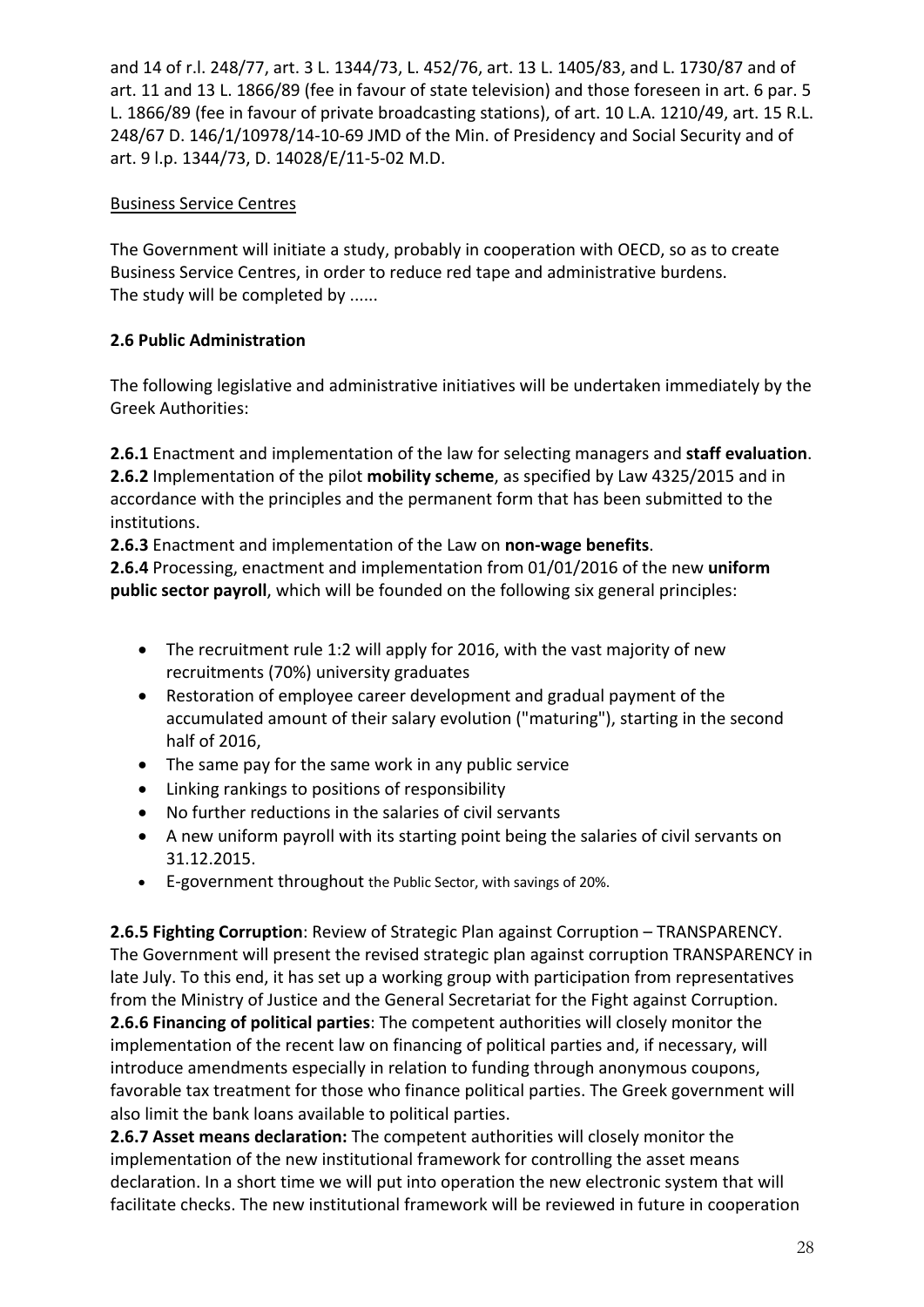with the Greek Parliament and the Authority for Money Laundering and Counterfeiting (FIU), institutions that enjoy full independence from the executive branch.

## **2.6.8 Coordinating Body of Finance Prosecutors and of Corruption Prosecutors**

## **2.7 Energy**

The Greek Government commits to:

Introduce legislation for the liberalization of the natural gas market (legislation to be introduced to Parliament by Oct. 2015).

Introduce a temporary scheme for the capacity payments covering the period May-October 2015. The amount to be paid to the beneficiaries is calculated as a proportion for the aforementioned period of the initial proposal for the Jan – Oct. 2015 period and amounts to 112mn€.

Re-examine and redesign the current electricity supply market legislation. The provisions of the NOME model proposed by RAE (Regulatory Authority for Energy) will be taken into account. The new scheme will be implemented within 9 months from the ratification of the SLA.

Remain fully compliant with the Directive 72/2009 and Law 4001/2011, with regards to the role and mission of RAE. The government will enhance the regulatory framework, wherever necessary, in order to ensure the independent operation of RAE. Provision for the financial independence of RAE will also be part of this framework.

Introduce a new scheme for the development of RES projects. This scheme is currently under preparation by the Ministry of Productive Reconstruction in collaboration with the German consultant GIZ. It will be finalized by the end of July 2015 and rolled out by January 2016.

Resolve by the end of 2015 the issue of the arrears in payments accumulated from electricity bills of the general government and local authorities which currently amount to approximately 200mn€.

Compile and roll out the new adjustment plan of ETMEAR within 3 months from the ratification of the SLA.

Introduce a new, ambitious scheme for the implementation of energy efficiency projects in private, government and municipal buildings. This plan will be the key driver for the rejuvenation of the construction industry in Greece in the coming years. The scheme aims to introduce new financing mechanisms (e.g. obligation schemes), attract stakeholders from the private sector (construction companies, energy companies, financial institutions), as well as enable the activation of new business entities (e.g. ESCOs) and social economy initiatives (e.g. cooperatives of engineers) on local and regional level. The scheme will be finalized by the end of 2015 and rolled out in 2016. In order to facilitate the implementation of this plan and to ensure full compliance with EU directives, **the government will introduce legislation for the ratification of Directive 27/2012 on energy efficiency.**

Introduce a new plan for the upgrade of the electricity grids in order to improve performance, enhance interoperability and reduce costs for all categories of consumers. Key elements of the plan are the following:

- o Acceleration of the smart meters integration pilot projects in Greece (pilot project and roll-out).
- o Identification of pilot island power systems to ensure high RES penetration through multistakeholder participation contributing to reduction of electricity costs in islands (new green islands with storage, smart meters, demand side management, energy efficiency technologies).
- o Development of new solutions, services and know how in the smart grid technology and integrate with local and international SMEs networks.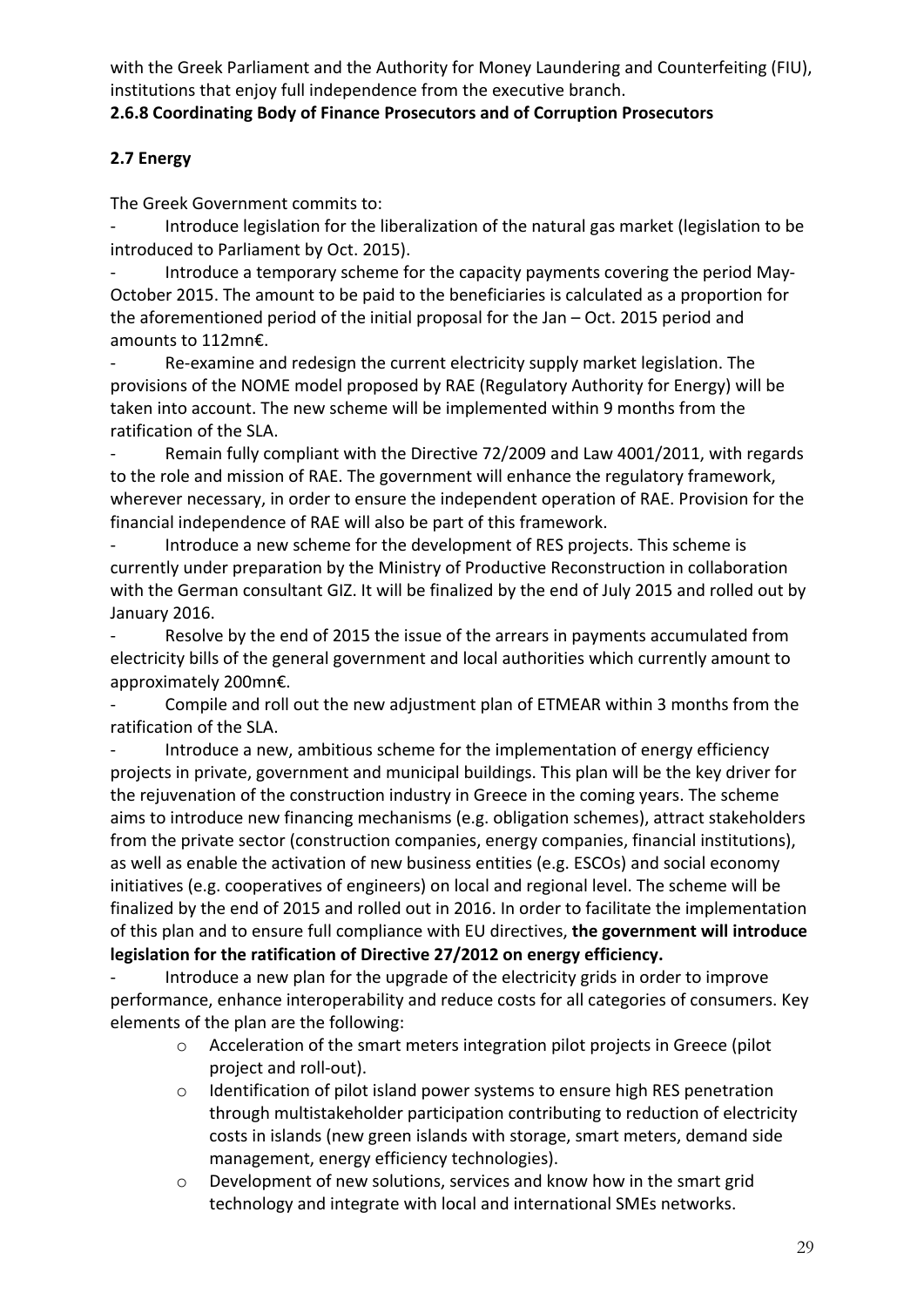o Initiation of a new technology park to integrate national and international market players and universities in the area of smart grid technologies.

**Transitional provision**: The terms of this agreement following its being signed and being enacted are applied as defined per the specific arrangements. Any contrary agreement, memorandum or other written commitment by the parties is repealed. The legal provisions set out in this agreement will be incorporated in the existing law and any contrary provision of law, P.D, MD or other regulatory act will be repealed. All the annexes relating to the financial forecasts for the period 2015-2018, Annex ... .. Law 4263/2014 will be reviewed on the basis of the fiscal and microeconomic assumptions of Ch. A of this agreement and following their review they will replace the Annex of the above law. The amendment of this agreement can occur in writing and any amendment will be incorporated into this text and will be codified so that it will represent the only agreement governing thereafter the relations between the Hellenic Republic and the institutions, regarding its loan relations and the arrangements governing the member countries of the European Union and the Eurozone.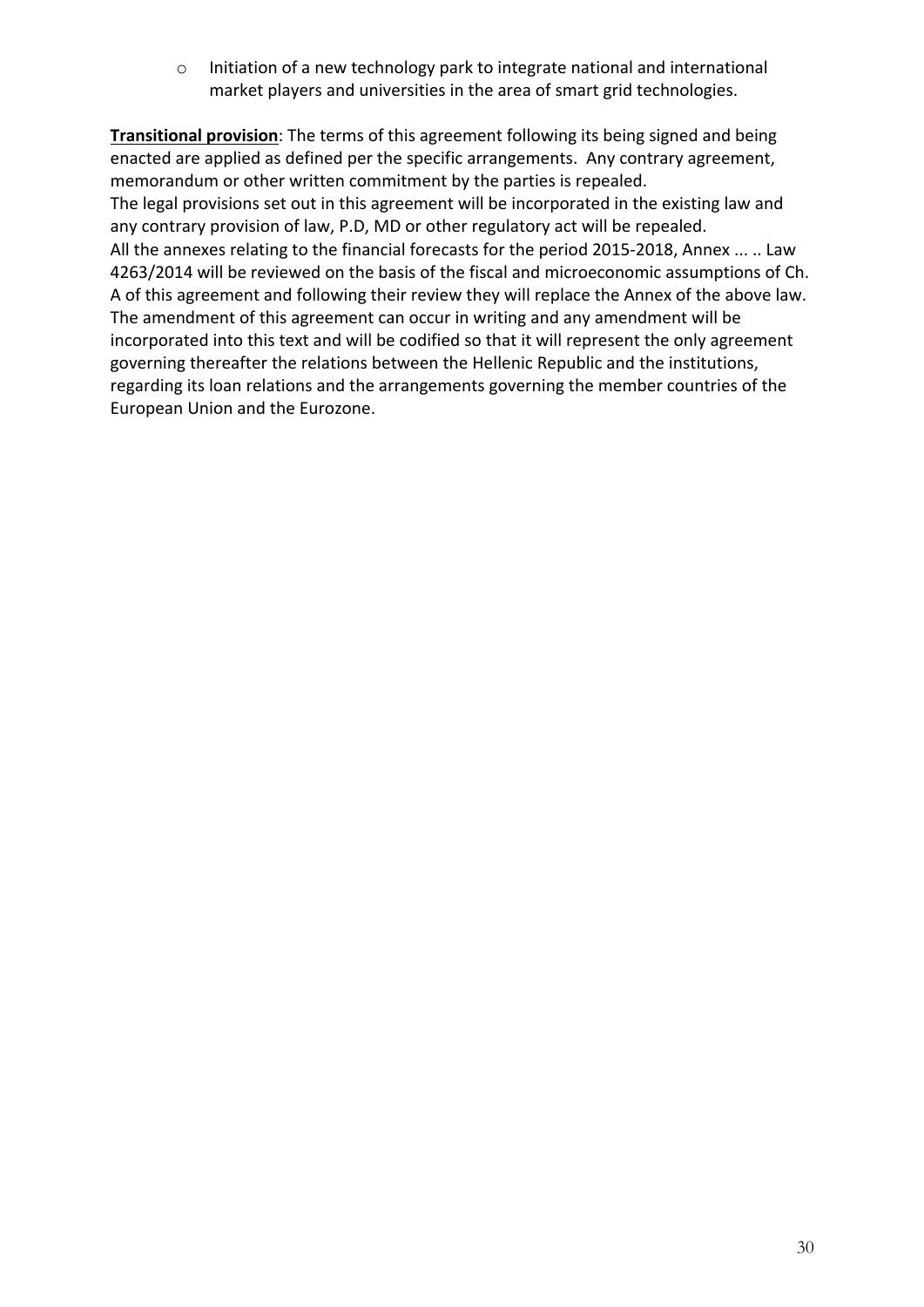## **APPENDIX C1 – REQUIREMENTS FOR STABILISING GREECE'S DEBT**

Debt sustainability is about keeping the Debt-to-GDP ratio under control. This typically requires that the deficit is low enough to guarantee that, given the growth rate, the debt ratio is constant or falling. An economy with zero (nominal) growth needs a balanced budget. Negative nominal growth, which has been Greece's case since 2009, requires an increasing primary surplus just to keep the Debt-to-GDP rate constant. However, with positive nominal growth, some deficit is consistent with solvency; all that it takes is for the debt to grow less rapidly than nominal GDP.

In the case of Greece where the debt-to-GDP ratio stands at 175%, while nominal GDP is shrinking, the most pressing need for a return to nominal GDP growth. Allowing for a medium term, conservative, growth rate of 3% in nominal terms the benchmark deficit (beyond which debt is unsustainable) is 5.25% of GDP (=3%\*1.75).2 This deficit target has already been achieved – which means that Greece's debt needs only a positive nominal GDP growth rate to be stabilised.3

In other words, a 3% deficit is well within the boundaries of debt sustainability as conventionally defined. Given the interest bill, of about 4.5% of GDP, a primary surplus of 1.5% is fully consistent with the stabilisation of the Debt-to-GDP ratio at the current levels.

Debt sustainability analysis (DSA) exercises (such as shown in Appendix 1) reveal that maintaining the current cyclically adjusted primary surplus at around 1% to 1.5% until the effective primary surplus reaches 2.5%, and maintaining this level constant forever after, is clearly sufficient to restore Greece's solvency over the long run.

Of course, significantly to reduce Greece's Debt-to-GDP ratio (and thus propel Greece back to the money markets within months), the effective interest rate must come down significantly; from 4.5% to something closer to 1%-1.5%. A series of smart debt swaps that achieve this at negligible cost to the creditors is presented below.

<sup>2</sup> Deficit = (Debt-to-GDP ratio) times (Nominal Growth Rate)

<sup>3</sup> In 2014, the deficit fell under the Maastricht benchmark of 3%. In structural terms, correcting the measure of the deficit for the output gap, Greece is actually engineering a fiscal surplus (up to 1.6% of GDP according to the IMF).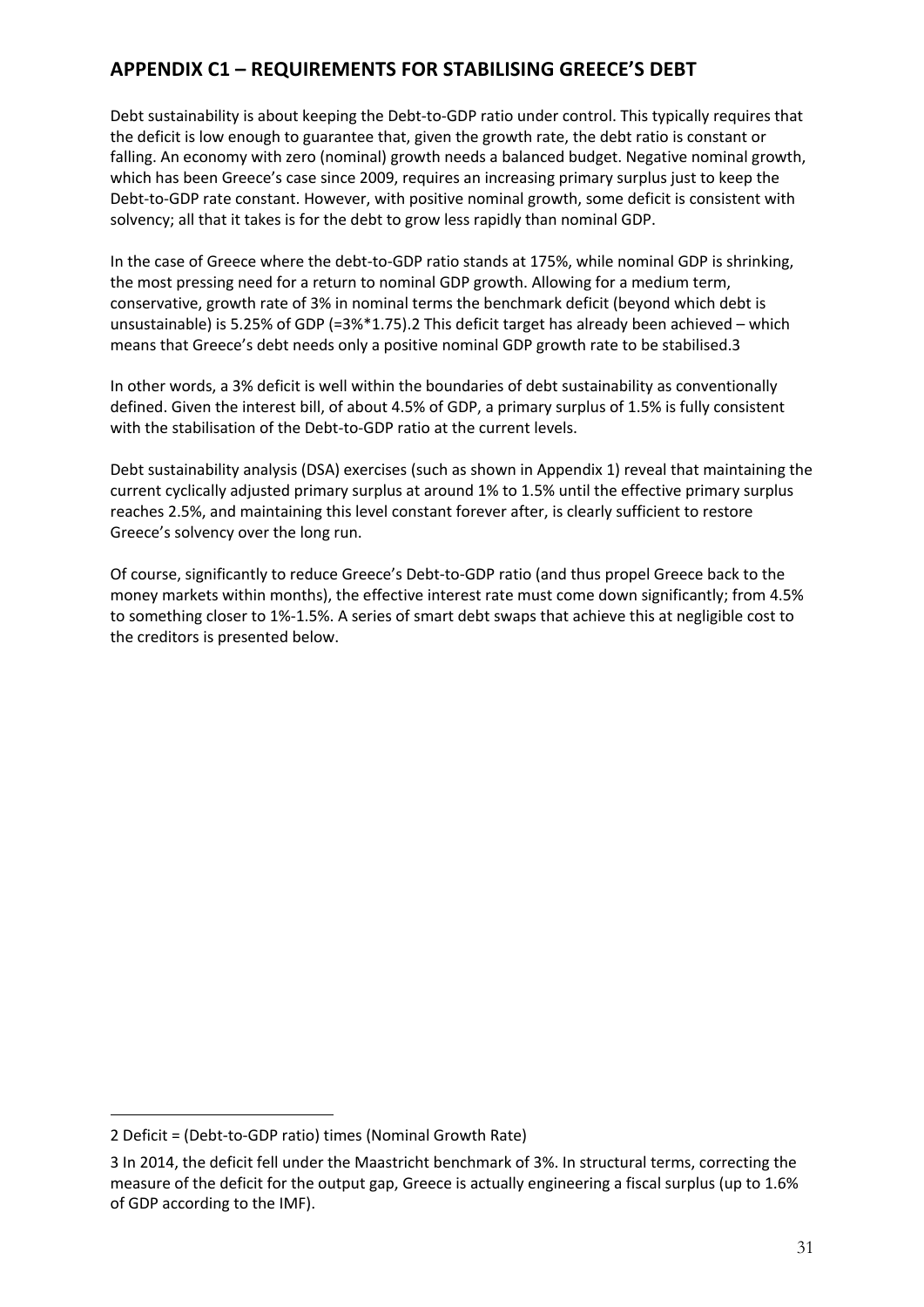## **APPENDIX C2 – RE-PROFILING OF LONGER-TERM DEBT REPAYMENTS**

#### **Greek Loan Facility (GLF) Loan Segment**

The GLF dates back to the first loan agreement (May 2010). It is a complex multiple bilateral loan agreement between Greece and each of the Eurozone member-states and it is unique to Greece (unlike the EFSF loans that were also extended to Portugal, Ireland, Spain and Cyprus).

The GLF slice of Greece's debt would be well suited to restructuring: The interest rate is floating, based on the Euribor 6M and the creditors could lock in the current low rates into much longer maturities.

#### **Re-structuring GLF through longer maturities**

Ideally, from the perspective of both Greece and the member-states that have leant it GLF monies, the GLF loans should be transformed into a perpetual bond bearing a 2%-2.5% interest rate. It would be ideal for Greece because it would avoid any refinancing risk. And it would be ideal for creditor states because of the relatively large interest rate it would bear.

In case a perpetual bond proves difficult politically/legally, an alternative would be to lengthen the GLF debt to 100 years, with minimal principal payable upon maturity. Even a full principal repayment would lighten the load of this GLF debt upon Greece without imposing significant losses on the creditor member-states.

#### **Re-structuring GLF through GDP Indexed Bonds**

GDP indexed bonds have already been introduced in the PSI debt exchange in 2012. The merit of nominal GDP indexed bonds is to lower the risk of volatility and ensure that debt sustainability becomes slowdown-proof, as debt repayments are reduced pro-cyclically during downturns and sped up during an upturn.

Two options are available. One is to link the interest payment of the debt to nominal GDP growth rates (Nb. This was the approach embedded in the PSI bonds) (See Appendix 2) Another method could be to index the principal debt redemption to nominal GDP. Debt repayments could be automatically suspended during years following nominal growth rate below a certain (low) threshold. Cumulatively that would reduce debt repayments if nominal GDP (in absolute terms) failed to reach a certain level by a certain point in time – e.g. 2022).

#### **GDP-indexing was already included in the 2012 PSI**

In March 2012, the PSI bonds were issued together with separately tradable warrants providing for certain payments indexed to Greece's real GDP growth as follows. The warrants have an aggregate notional amount ("Notional Amount") equal to the aggregate principal amount of the PSI bonds with which it is issued. The GDP securities were issued as a single instrument.

Subject to the conditions below, Greece will make a payment to all holders of outstanding warrants in each year beginning in the year 2015. Starting in 2015 and each year thereafter to and including 2042, Eurostat will publish the nominal GDP in euros and the real rate of growth of GDP (Actual Real Growth Rate) for the preceding calendar year ("Reference Year"). Greece will be obligated to make payments to all holders of warrants (as described below) if and only if each of the two conditions set forth below is satisfied:

— (1) Nominal GDP for the Reference Year exceeds the "Reference GDP" projected by the EuroWorking Group for that year,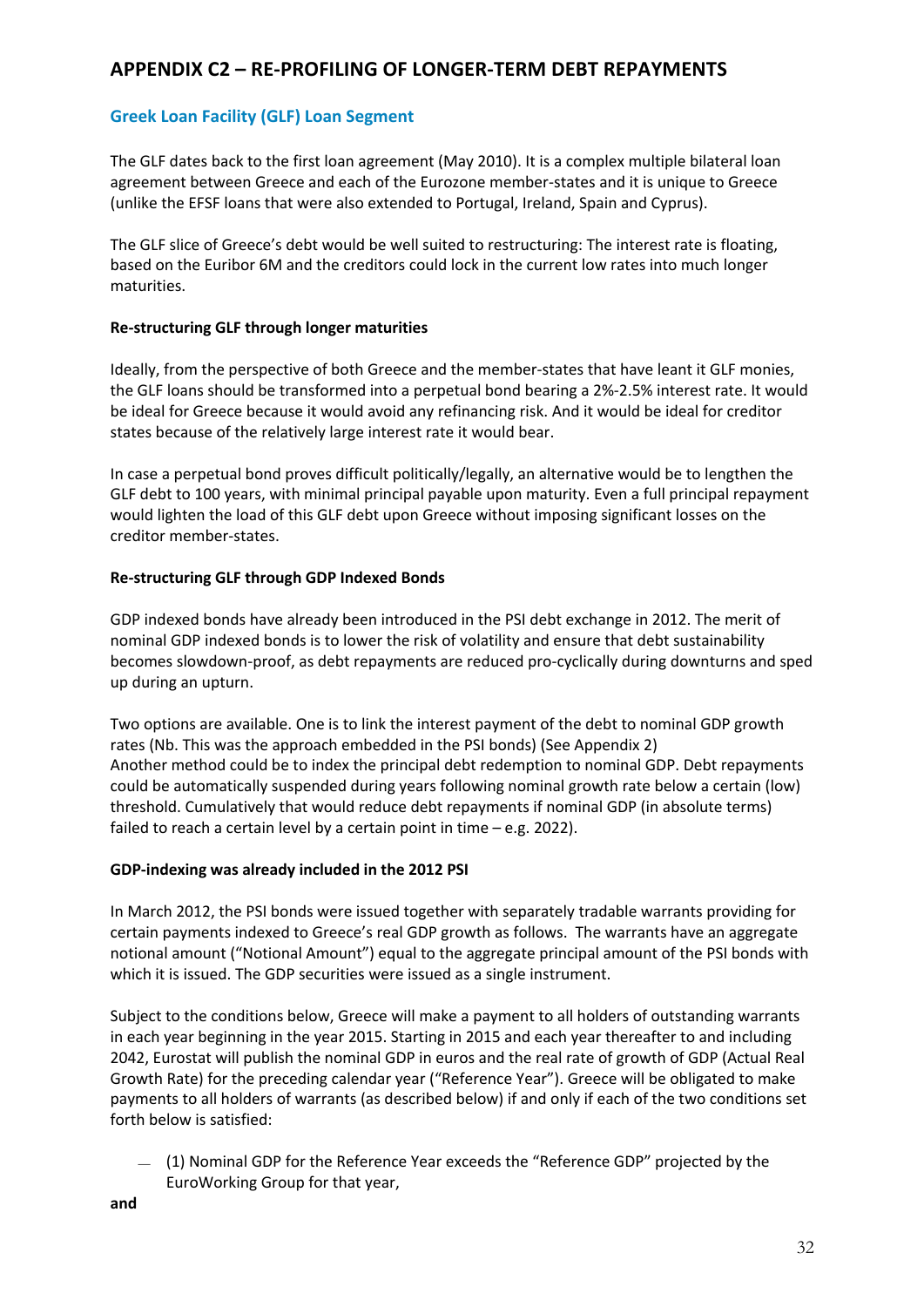— (2) The Actual Real Growth Rate for the Reference Year is positive and exceeds the real growth rate projected by the EuroWorking Group (the "Reference GDP Growth Rate"), provided that for purposes hereof, beginning with the Reference Year 2021, if the Actual Real Growth Rate for the calendar year preceding the Reference Year is negative, the Actual Real Growth Rate for the Reference Year shall be deemed to be the cumulative (i.e. the sum of) Actual Real Growth Rate for both years.

In the event that conditions (1) and (2) are satisfied, Greece will pay to each holder of outstanding warrants an amount equal to the GDP Index Percentage of the Notional Amount. The GDP Index percentage shall be an amount (expressed as a percentage) not to exceed 1.00%, equal to 1.5 times the amount by which the Actual Real Growth rate exceeds the Reference GDP Growth Rate.

By way of example, if the Actual Real Growth Rate for calendar year 2020 is -0.3% and the real growth rate for the Reference Year 2021 is +2.6%, the Actual Real Growth Rate for the Reference Year 2021 shall be deemed to be 2.3% (-0.3% +2.6%), and the payment due in 2022 in respect of the Reference Year 2021 shall be equal to 0.45% (1.5 x (2.3%-2%)) of the Notional Amount.

#### **European Financial Stability Facility (EFSF) Loan Segment: Splitting the EFSF debt in two**

The EFSF loans are less flexible than the GLF. To the extent that the EFSF had to borrow on the market the corresponding amounts that it granted to Greece, at an average rate of about 2.5%, its funding cost is already locked in.

One way to proceed, however, would be to split Greece's debt obligations (except for the part which is under a co-financing agreement) into two instruments: half of it would be a 5% interest bearing instrument, and the other half would be a series of non-interest bearing instruments (zero coupon bonds), repaying the other 50% principal at maturity.

The merit of making explicit the concessionality of the debt is to allow for a wider range of options. The liability management exercise would then focus on the long-term non-interest bearing assets.

Ideally, the creditors should simply cancel, in a phased fashion, the part that carries no coupon. In real economic terms, they would lose little, only the market value of the non-interest bearing bonds and would still cash the amount of interest originally due.

From the creditors' view point this approach would have two merits:

- It would give them time to provision for the EFSF losses, especially if the debt has been initially lengthened to say 50 years (in NPV terms, the market loss could amount to 50% of face value, or about 25 billion). Here the creditors will be willing to lengthen the maturity as it reduces their losses!
- It keeps Greece under the pressure of honouring a significant primary surplus, as the debt service remains high

From Greece's perspective, such a move would reduce significantly (up to 50%) the face value of the EFSF debt, speeding up even further Greece's return to the money markets.